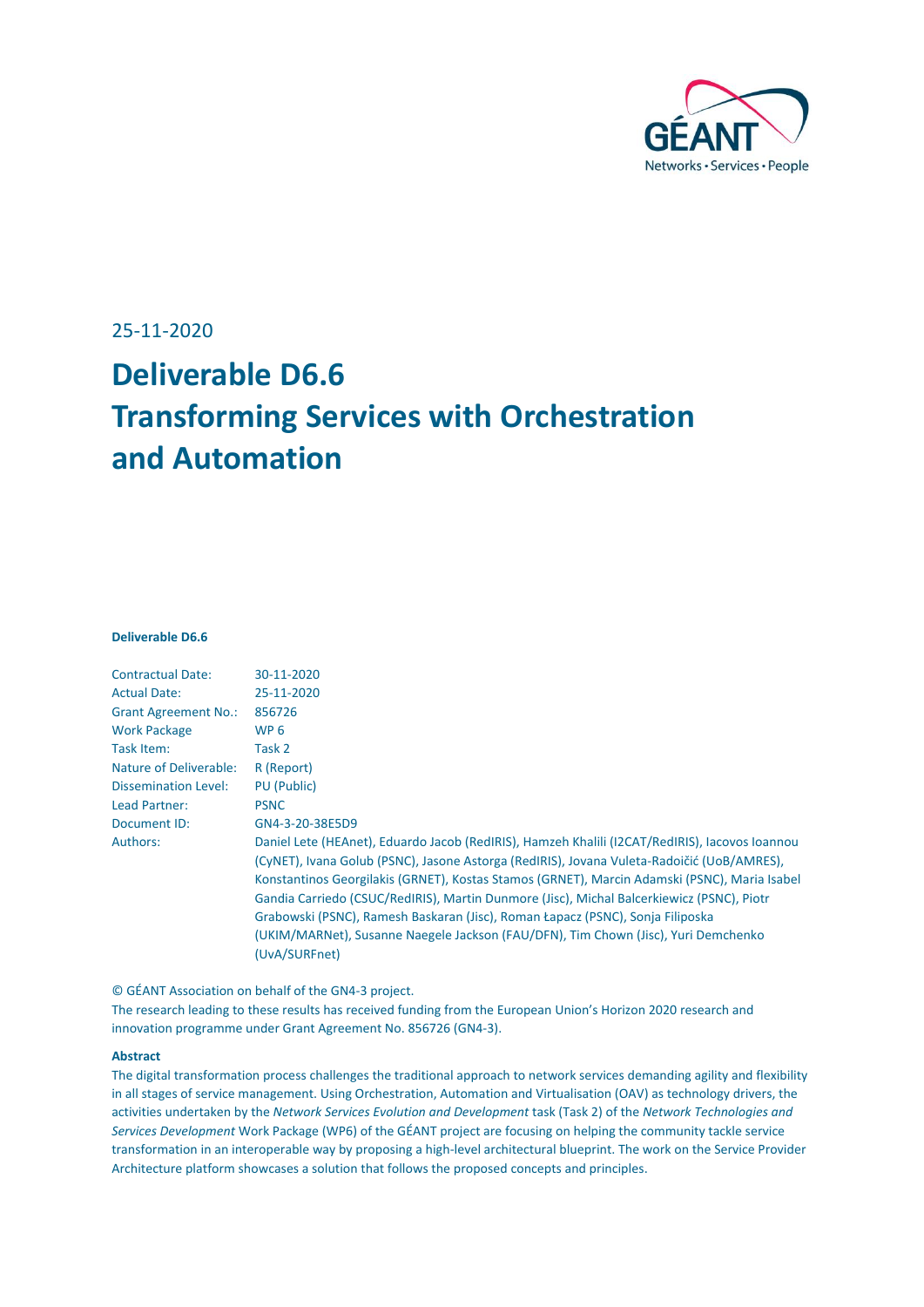

# **Table of Contents**

|              | <b>Executive Summary</b>          |                                                  |                                                              | 1              |  |  |
|--------------|-----------------------------------|--------------------------------------------------|--------------------------------------------------------------|----------------|--|--|
| $\mathbf{1}$ | Introduction                      |                                                  |                                                              | $\overline{2}$ |  |  |
| 2            | Service Management Transformation |                                                  |                                                              |                |  |  |
|              | 2.1                               | <b>Requirements and Considerations</b>           |                                                              |                |  |  |
|              | 2.2                               | OAV Architecture Requirements and Considerations |                                                              |                |  |  |
|              | 2.3                               |                                                  | <b>ODA Principles and Functional Blocks</b>                  | 7              |  |  |
| 3            |                                   |                                                  | Service Provider Architecture and Platform Implementation    | 11             |  |  |
|              | 3.1                               | Design                                           |                                                              | 12             |  |  |
|              | 3.2<br>Components and Interfaces  |                                                  |                                                              |                |  |  |
|              |                                   | 3.2.2                                            | Automation and Orchestration in SPA                          | 18             |  |  |
|              | 3.3                               |                                                  | Network Service Transformation Using SPA Platform Components | 19             |  |  |
|              |                                   | 3.3.1                                            | <b>GÉANT Connection Service</b>                              | 20             |  |  |
|              |                                   | 3.3.2                                            | MD-VPN                                                       | 20             |  |  |
|              |                                   | 3.3.3                                            | <b>GÉANT IP</b>                                              | 20             |  |  |
|              |                                   | 3.3.4                                            | SyMEC                                                        | 21             |  |  |
| 4            | Conclusions                       |                                                  |                                                              | 22             |  |  |
| References   |                                   |                                                  |                                                              | 24             |  |  |
| Glossary     |                                   |                                                  |                                                              | 27             |  |  |

# **Table of Figures**

| Figure 2.1: ODA Functional block grouping based on [ODAFA]                        | 8  |
|-----------------------------------------------------------------------------------|----|
| Figure 3.1: Mapping of SPA components to the ODA functional blocks                | 13 |
| Figure 3.2: Sample screenshot of the SPA user view                                | 14 |
| Figure 3.3: Sample screenshot of the SPA admin view                               | 14 |
| Figure 3.4: TM Forum Open APIs exposed by corresponding SPA components            | 18 |
| Figure 3.5: Graphical representation of the definition of the service termination |    |
| business process                                                                  | 19 |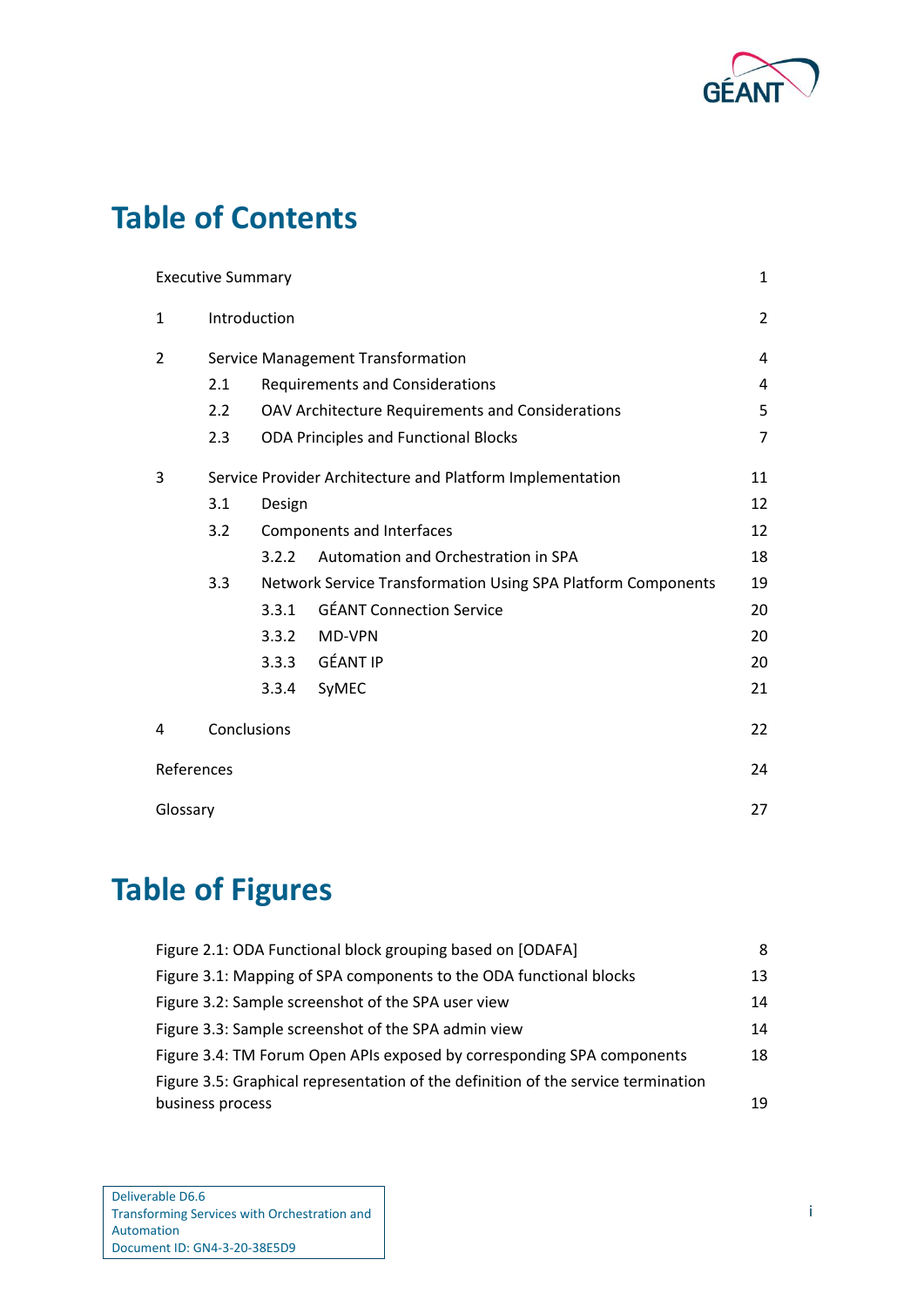

## <span id="page-2-0"></span>**Executive Summary**

Many NRENs are in the process of adopting Orchestration, Automation and Virtualisation (OAV) principles, with some more advanced than others. The survey of their OAV practices and plans conducted among European NRENS by the *Network Technologies and Services Development* work package (WP6) of the GÉANT 4-3 project in 2019 highlighted common rationales for adopting OAV (not least more agile deployment with consistent configurations), but it also showed that each NREN was on a different stage of their OAV journey, and that many had not started at all [\[D6.2\]](#page-25-1).

Reacting to the survey findings and to support the NRENs' transformation of services using orchestration and automation, WP6 initiated a number of focus groups to explore the foundations of a potentially more collaborative approach, with the establishment of a common terminology and a common reference architecture, and promoting knowledge exchange between the NRENs through an OAV wiki and community portal.

This approach does not mandate that NRENs use specific technologies. Rather, it seeks to lay out a common framework through which NRENs can offer their services at a fast pace. At the same time, using a common vocabulary and reference architecture allows NRENs to share knowledge about the implementation of common functionalities within their own domains, which in turn fosters the potential for future interoperability for multi-domain services.

The WP6 *Network Services Evolution and Development* task (WP6 T2) team has worked diligently to support the initiatives for a common approach and to promote knowledge exchange. For NRENs at a more advanced stage, the team is seeking dialogue with those NRENs to explore how their current infrastructure maps to the reference architecture developed by WP6 T2. This document lays out a proposal for common concepts and principles that describe that reference architecture. This flexible reference model can be used as a high-level blueprint for NRENs, who can further define and adapt the design so that it fits their needs and purposes while remaining as interoperable as possible with other NRENs who are also compatible with the same reference model.

The Service Provider Architecture (SPA) platform developed by the WP6T2 team is a production implementation of the Open Digital Architecture (ODA) architecture and is under-the-hood of the GÉANT Connectivity Service (GCS). It implements the proposed reference model, common concepts and principles, and can be used by NRENs as a platform for further transformation of their services towards autonomous networking using orchestration and automation. Being based on ODA principles, all of its components are reusable, and some of them are being considered to be adopted by other additional services and projects.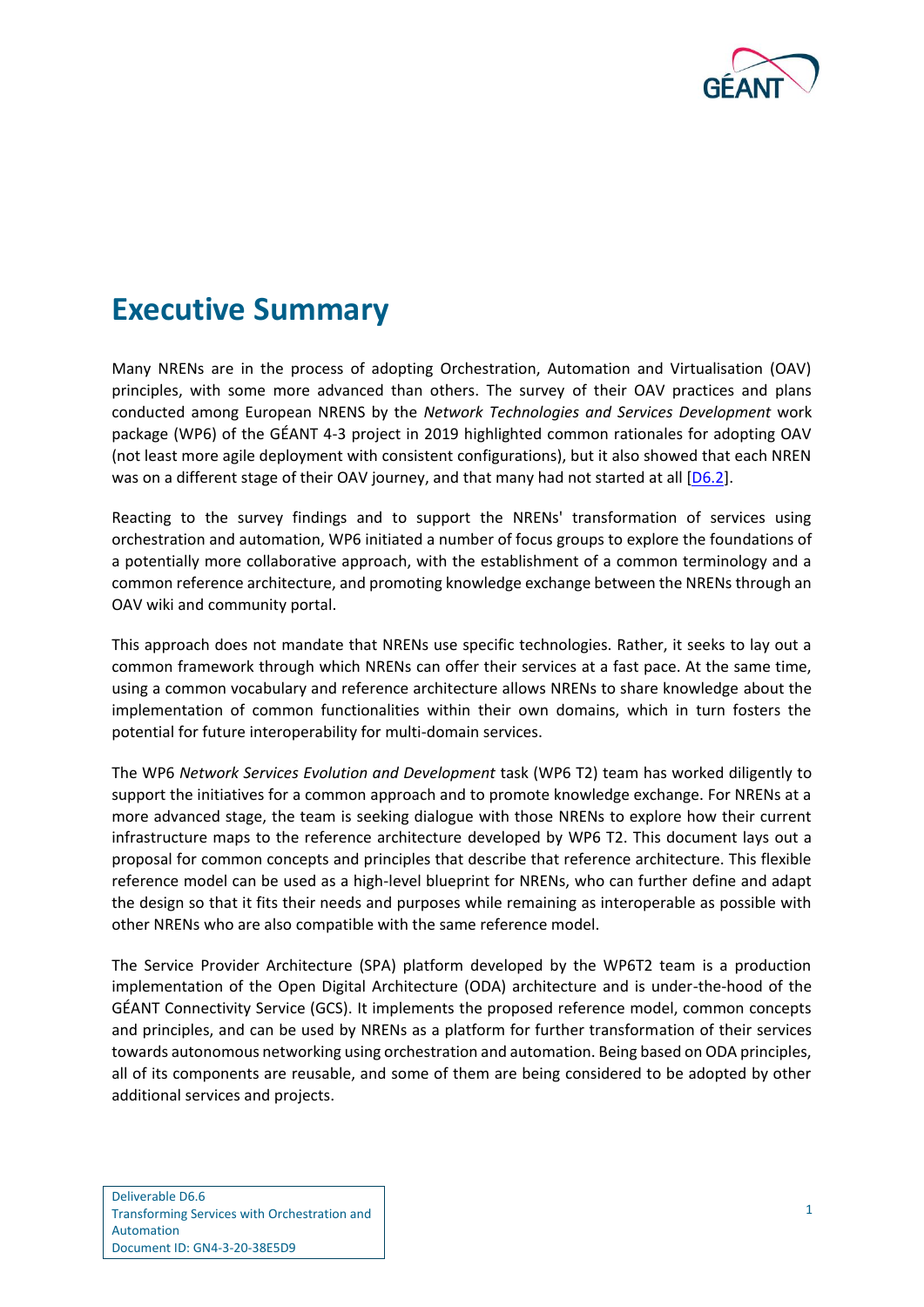

## <span id="page-3-0"></span>**<sup>1</sup> Introduction**

The process of digital transformation brings new challenges to research and education networks, such as a demand for self-service portals, and the availability of real-time information about the status and health of all services. These challenges can only be efficiently and effectively addressed through the use of Orchestration, Automation and Virtualisation (OAV) techniques.

For the GÉANT community, including GÉANT as an organisation, the NRENs and related parties, it is crucial to drive this network evolution forward with a common approach. This should not be too prescriptive, but allow the adoption of OAV for digital services in an interoperable and inclusive fashion, facilitating knowledge exchange between the NRENs and other organisations, and bringing all partners on board while accommodating already existing solutions.

By focusing on a common approach to the development of digital platforms, the community can take advantage of an interoperable architectural blueprint that outlines the minimum set of common goals and principles necessary to ensure agile collaboration and interoperability not just between the GÉANT community and its NRENs, but also with other providers. In this way, a foundation for knowledge exchange, support and learning can be created, starting with the definition of a common terminology. Enabling the NRENs to use the same language and discuss their architectures and approaches using a common reference architectural model allows both commonalities and diversity to be identified. Using these common concepts, each NREN can lay out their path for implementing OAV depending on their level of maturity and goals, while continuing to be aligned with the rest of the community at a higher level.

The *Network Services Evolution and Development* task (T2) team of the GÉANT 4-3 project's *Network Technologies and Services Development* work package (WP6) has undertaken an extensive analysis of existing solutions and approaches to be able to propose a lightweight common approach - a reference architecture or blueprint - that could be adopted by the GÉANT community without imposing any specific restrictions on individual NRENs.

This deliverable aims to lay out the concepts of a common approach that will help NRENs build their interoperable digital platforms and transformation towards autonomous networks and services. For NRENs that are more advanced on the OAV path, the team is exploring how their existing infrastructure maps to the reference architecture. For NRENs at an early stage of the journey, the team is exploring the provision of training "by the community, for the community" in key OAV concepts.

A production implementation of the Open Digital Architecture (ODA) architecture has been developed in the previous GÉANT project in the form of the Service Provider Architecture (SPA) platform  $[D8.5]$ , which is a part of the GÉANT Connectivity Service (GCS). Further development and enhancement of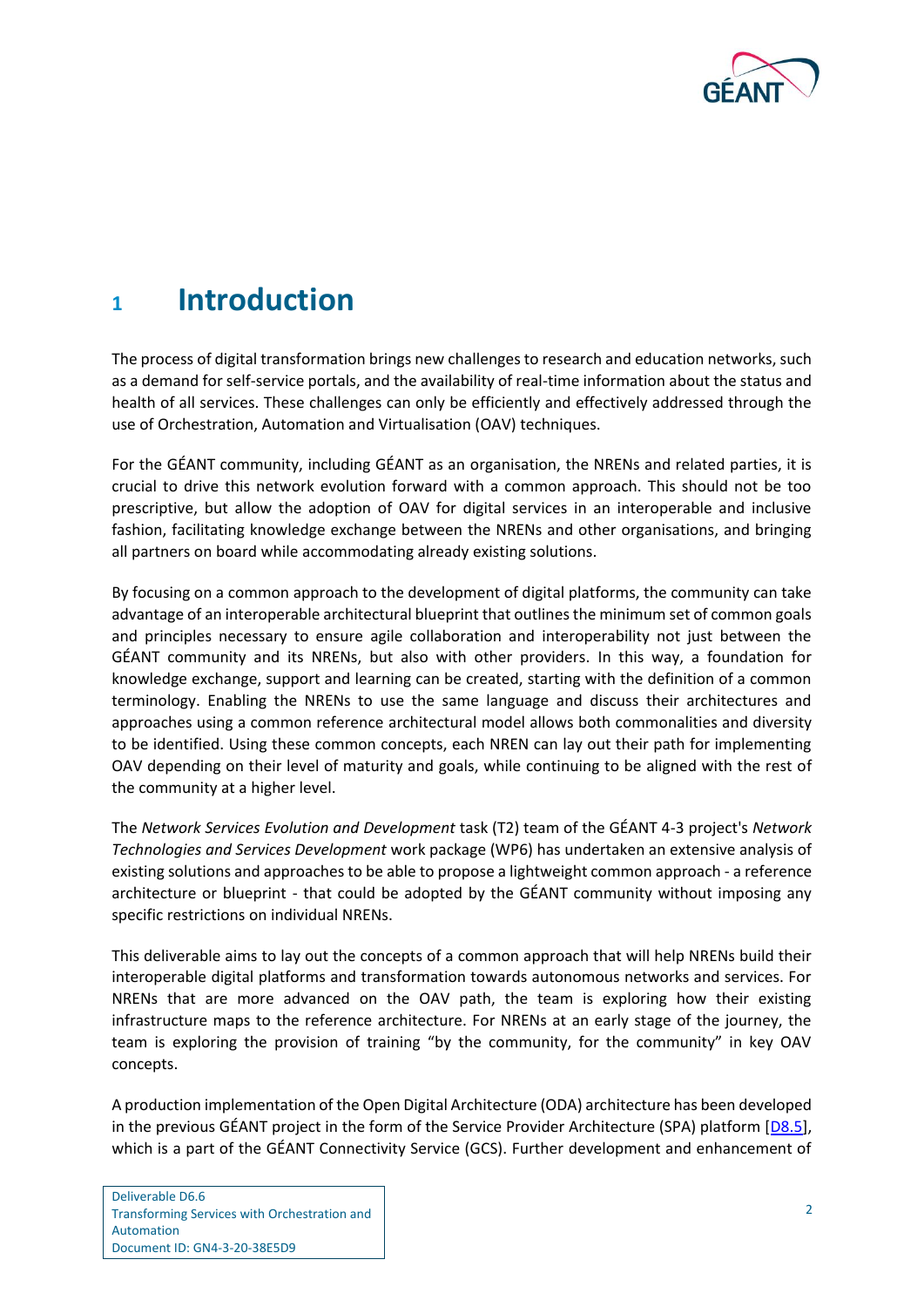

the SPA platform is continued in GN4-3 WP6 by the T2 team. This modular, digital platform is based on discrete, re-usable, functional building blocks and applies standards, principles and best practices [\[Principles\]](#page-26-0). It also enables agile service management towards zero-touch integration, operation and partnering. The SPA platform can easily be adopted for new services that are designed from scratch. In addition, due to its modularity, flexibility, component decoupling, and support for business and operational agility, the SPA can easily be used in service transformation processes with its readily available components and interfaces. The platform has been used to manage the lifecycle of the GÉANT Connectivity Service since the beginning of the project. Through collaboration and regular discussion with WP7, SPA has been extensively used by the GÉANT NOC and tested on a daily basis, which has helped to further validate the approach and adapt it to the requirements of the end users.

This deliverable is structured as follows:

Section 2 outlines an approach to service management transformation , explaining the differing levels of adoption to date of OAV in the NRENs , and presenting the architectural requirements for a flexible blueprint that could be used as a reference for NRENs.

Section 3 presents the Service Provider Architecture (SPA), an architecture to manage network services, its compliance with ODA and the implementation, which is used in production for the GÉANT Connectivity Service (GCS).

Section 4 summarises the work conducted by WP6 T2 and offers conclusions on how NRENs and other organisations can benefit from this work to transform their service management.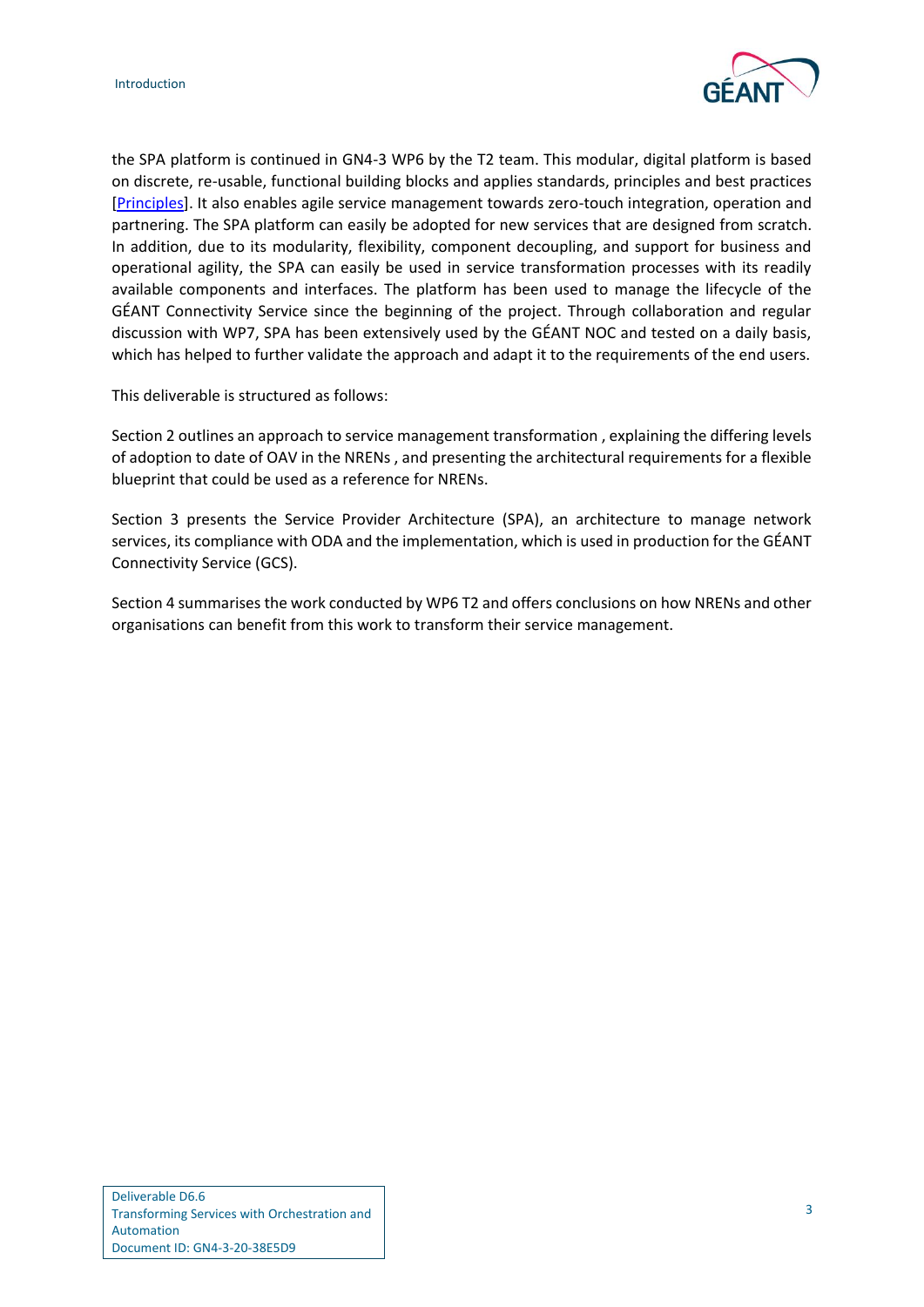

## <span id="page-5-0"></span>**<sup>2</sup> Service Management Transformation**

Networks and their associated services have become commodities to users, who now demand selfservice environments where they can make changes at any time. The challenge for NRENs is to transform their existing service management solutions to quickly adapt to the new research and education network needs, while keeping the quality, high capacity and resiliency their users demand. Digital platforms, integrating business and operational supporting systems, can help in offering these services in an agile, automated and flexible way.

## <span id="page-5-1"></span>**2.1 Requirements and Considerations**

To evaluate the status of OAV in the community, and establish and maintain consensus on a direction for interoperable network service orchestration and automation, a phase of "consensus building" was conducted. WP6 Task 2 carried out a survey and held several discussions with the NRENs and the international community. The inputs gathered in this phase are summarised in Deliverable D6.2 *Automation and Orchestration of Services in the GÉANT Community* [\[D6.2\]](#page-25-1).

Based on the results of the study and inputs from the NRENs, several focus groups were created to explore specific topics and their relevance to the community, to discuss and document best practices, and to help promote specific OAV technologies. These focus groups were created with a limited initial lifetime and with an agreed specific output. Focus Groups (FG) were established on OAV Terminology, OAV Architecture, OAV Public Wiki, Campus Network Management as a Service (CNaaS), Data Transfer Node (DTN) infrastructures and OAV Training.

As seen in Deliverable D6.2, the level of OAV adoption, as well as the knowledge around it, varies from NREN to NREN. There is a community need for knowledge sharing, information exchange, and references such as a common terminology and architecture framework, and examples of use cases.

To address the knowledge gap, foster better understanding of the work and raise the bar for OAV across organisations, the group has participated in several community events to spread the word on OAV [\[NEMMO\]](#page-26-1), [\[GA\]](#page-25-3), [\[10SN\]](#page-25-4), [\[TECHEX\]](#page-26-2), [\[19STF\]](#page-25-5), [\[PMW\]](#page-26-3), [\[GNA-G\]](#page-25-6). In addition, infoshares have been organised or are being organised at the time of writing, and an OAV training programme is being developed to help create a common ground for knowledge and understanding in the community [\[CNaaSinfo\]](#page-25-7), [\[DTNinfo\]](#page-25-8), [\[OAVinfo\]](#page-26-4).

Another way to foster understanding among the NRENs, and thus help transform service management, was to facilitate the use of a common terminology related to OAV, clarifying terms, providing definitions and creating a knowledge base as a reference, as OAV terms were often being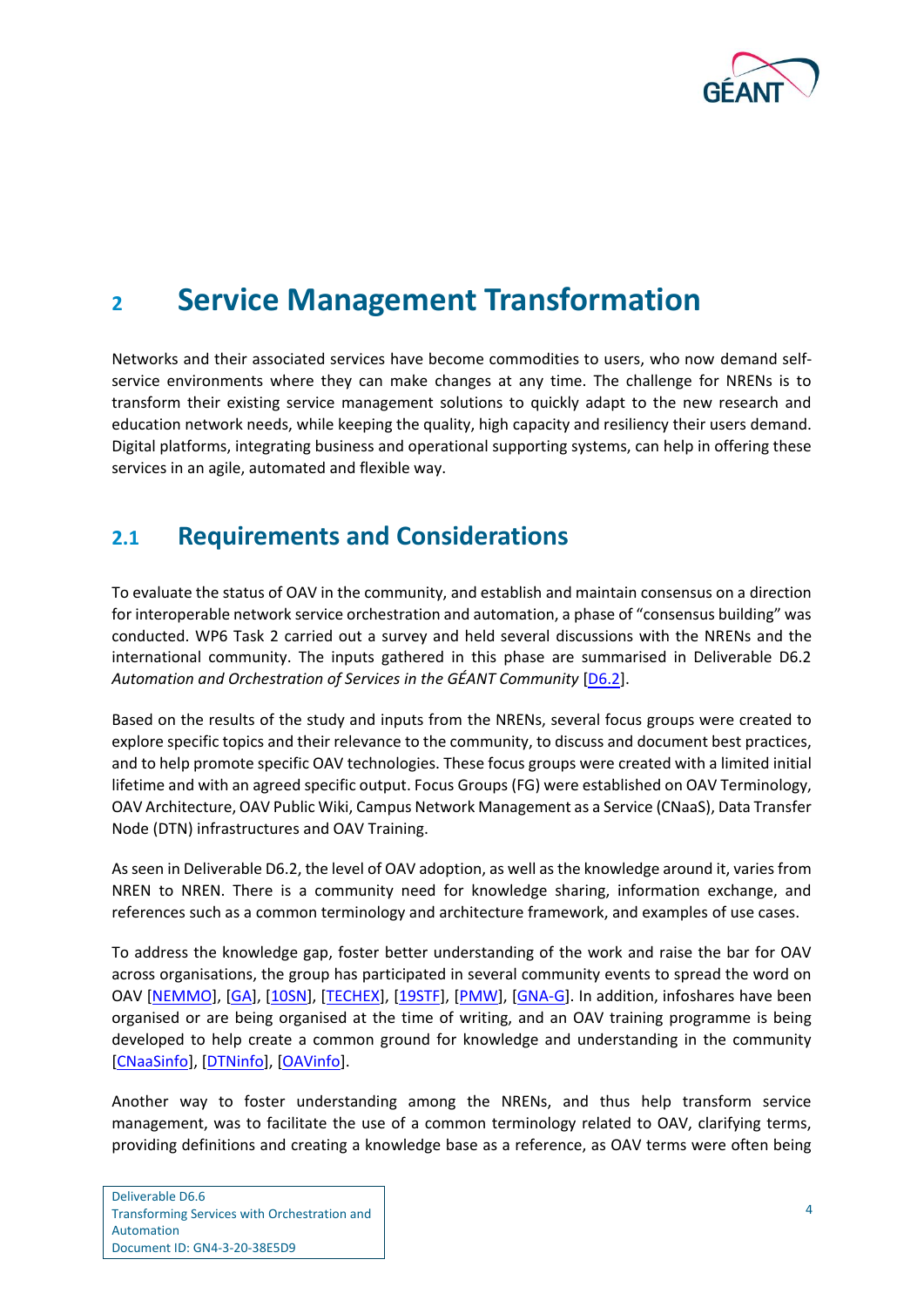

used in different ways within the community. The Terminology FG investigated existing terminology documents from many standardisation bodies and projects [\[Standards\]](#page-26-5), and found that there was no single document containing all the necessary terms. It, therefore, identified a list of relevant OAV terms and acronyms, and published a Terminology Whitepaper, providing short definitions for these terms which, where possible, are based on standardisation body documents, or on the FG-provided consensus-based definitions resulting from internal discussions and surveys within the team [\[OAVterm\]](#page-26-6). The list of terms and abbreviations can also be found on the public OAV wiki [\[WikiTerm\]](#page-27-0).

Campus Network Management as a Service (CNaaS) was identified as an emerging use case for OAV in several NRENs around Europe, and discussions during the Network Monitoring Workshop [\[NEMMO\]](#page-26-1), attended by around 70 people, confirmed the high level of interest in the topic from the NRENs. Apart from the network connectivity services the NRENs have been providing to their end institutions for many years, the requirements are now extended to also include management of networking services within and for campuses. Addressing high user demands and, at the same time, providing such services to several campuses, requires not just a high level of organisational capabilities but also orchestration and automation techniques, to obtain the level of scalability, flexibility, agility and speed that cannot be achieved with traditional manual configuration and network management. The CNaaS FG, together with the Wiki FG, created a community portal to share relevant use cases from the community [\[ComPort\]](#page-25-9). Together with WP6 Task 3, the team has also produced a set of recommendations for creating service documents for NRENs offering CNaaS services, and has organised an infoshare around the topic with the participation of several NRENs [\[D6.4\]](#page-25-10), [\[CNaaS-SD\]](#page-25-11), [\[CNaaSinfo\]](#page-25-7).

The team has also provided additional resources to the community in order to support and help with service management transformation, such as the OAV Public wiki, the DTN wiki (in collaboration with T1) and the investigation of OAV architectures, which are detailed further in Section 2.2 [\[OAVwiki\]](#page-26-7), [\[DTNwiki\]](#page-25-12).

## <span id="page-6-0"></span>**2.2 OAV Architecture Requirements and Considerations**

Service management transformation should enable easier integration of the individual digital platforms of different service providers, including NRENs and their partners. To facilitate that, a common reference architecture is needed to be able to better understand individual solutions. This by no means prescribes how a solution should be designed, nor does it refer to individual software components. Rather, it provides the possibility to compare and make different solutions interoperable by understanding their exact role and the set of functionalities they provide in service management. Therefore, the OAV architecture investigation was undertaken to determine common characteristics in the advanced architectural frameworks of different organisations and standards groups, to define a reference service architecture to be used as a blueprint for the creation of new services and workflows, and to help develop solutions that can easily be automated and orchestrated in order to pave the way to facilitate collaboration and the potential for future interoperable multi-domain services.

Services that used to be technology innovations are today considered commodities that are not just expected to be available everywhere at any time, while secure and resilient, but it is also highly desirable that they can be set up quickly with as little intervention from the operators, partners or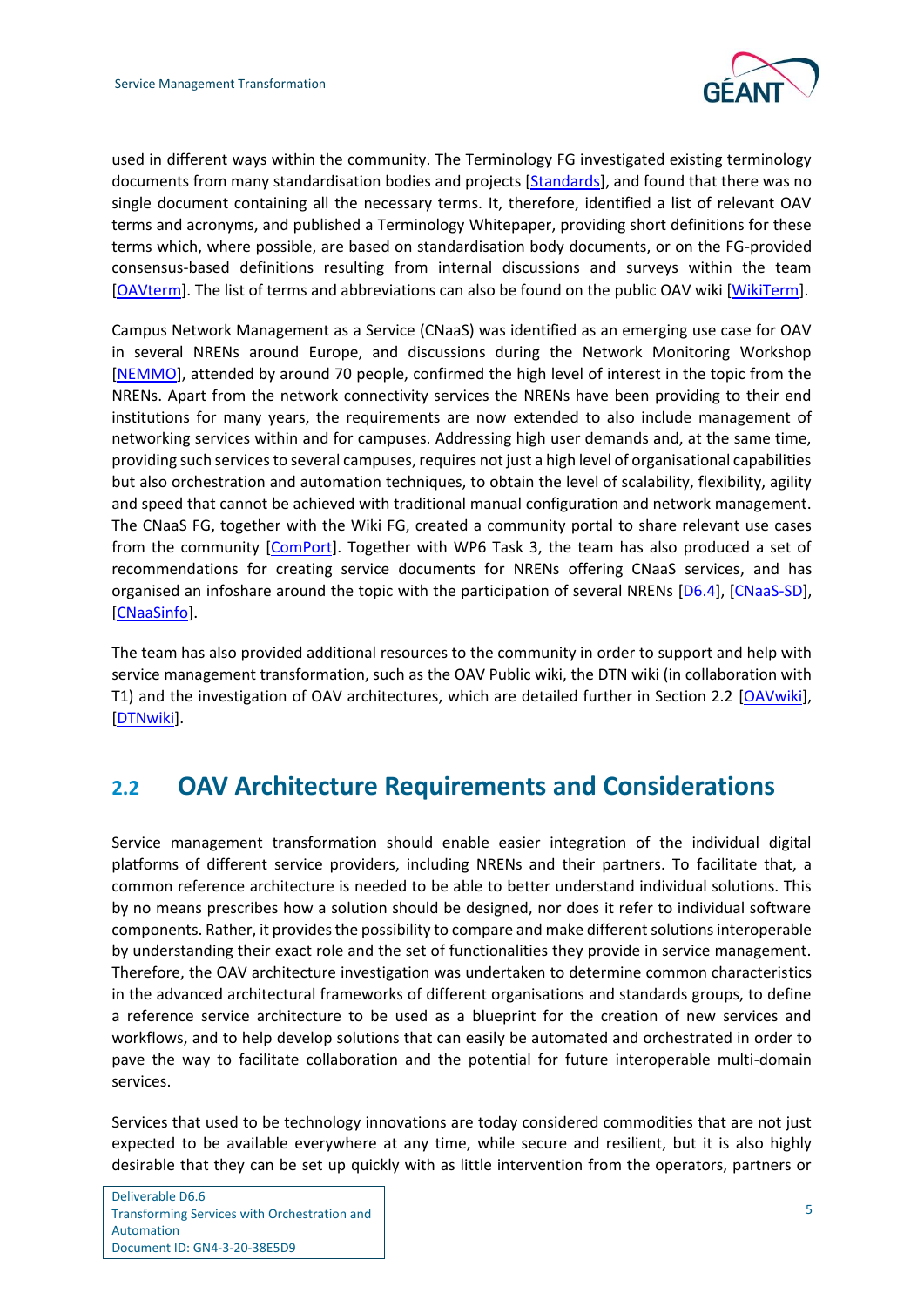

users as possible. Therefore, the service management model has to transform from the manual intervention of service provider agents using separate operational and business supporting systems, towards a new model of zero-touch service setup and provisioning.

This transformation includes the business processes, service provider architecture and supporting systems. To evaluate the suitability of different existing architecture models as a reference architecture, the WP6 T2 team considered the required features and capabilities that should be present in that architecture.

The resulting list below is not exhaustive or prioritised in any way, but it provided a solid basis for the evaluation, and can potentially be re-used when studying any new emerging architectural approaches. The list of features includes:

- End-to-end service lifecycle management with a standardised approach to abstraction and functionality exposure.
- Open APIs.
- Flexible scalability (scale in/out and up/down).
- Flexible integration with other partners for inter-domain services.
- Allow for new services, resources, devices or demands from the scientific community.
- Modular design based on components, where each component is a building block with a welldefined set of functionalities and interfaces.
- Common information modelling across components.
- Support for all kinds of organisations and service catalogues.
- All components should be secure, especially in terms of interfaces and access to data.
- Able to deal with any type of resource, virtual or physical (resource types may include Internet of Things (IoT) devices, sensors, or science instruments (e.g. radio telescopes, gene sequencers, etc.), licensed mobile spectrum, etc.
- Service discovery.
- Support for multi-domain orchestration.
- Technology- and service-agnostic.
- Compatibility with the standard industry-adopted architectures and frameworks such as the ones promoted by TM Forum, ETSI, IETF, OASIS and also with cloud-based virtual resources.
- Multi-tenancy support.

In the search for an architecture that would satisfy as many of these requirements as possible, different literature was reviewed including:

- Available standards: TM Forum Frameworx [\[TMFF\]](#page-27-1), MEF Lifecycle Service Orchestration [\[MSOS16\]](#page-26-8), ETSI Zero touch network & Service Management (ZSM) [\[EZSM\]](#page-25-13), ETSI Open Source MANO (OSM) [\[EOSM20\]](#page-25-14), [\[ETSIMANOA\]](#page-25-15), ETSI Generic Autonomic Networking Architecture (GANA) [\[GANA16\]](#page-25-16)
- Best practice documents: TMF [\[IG14\]](#page-25-17)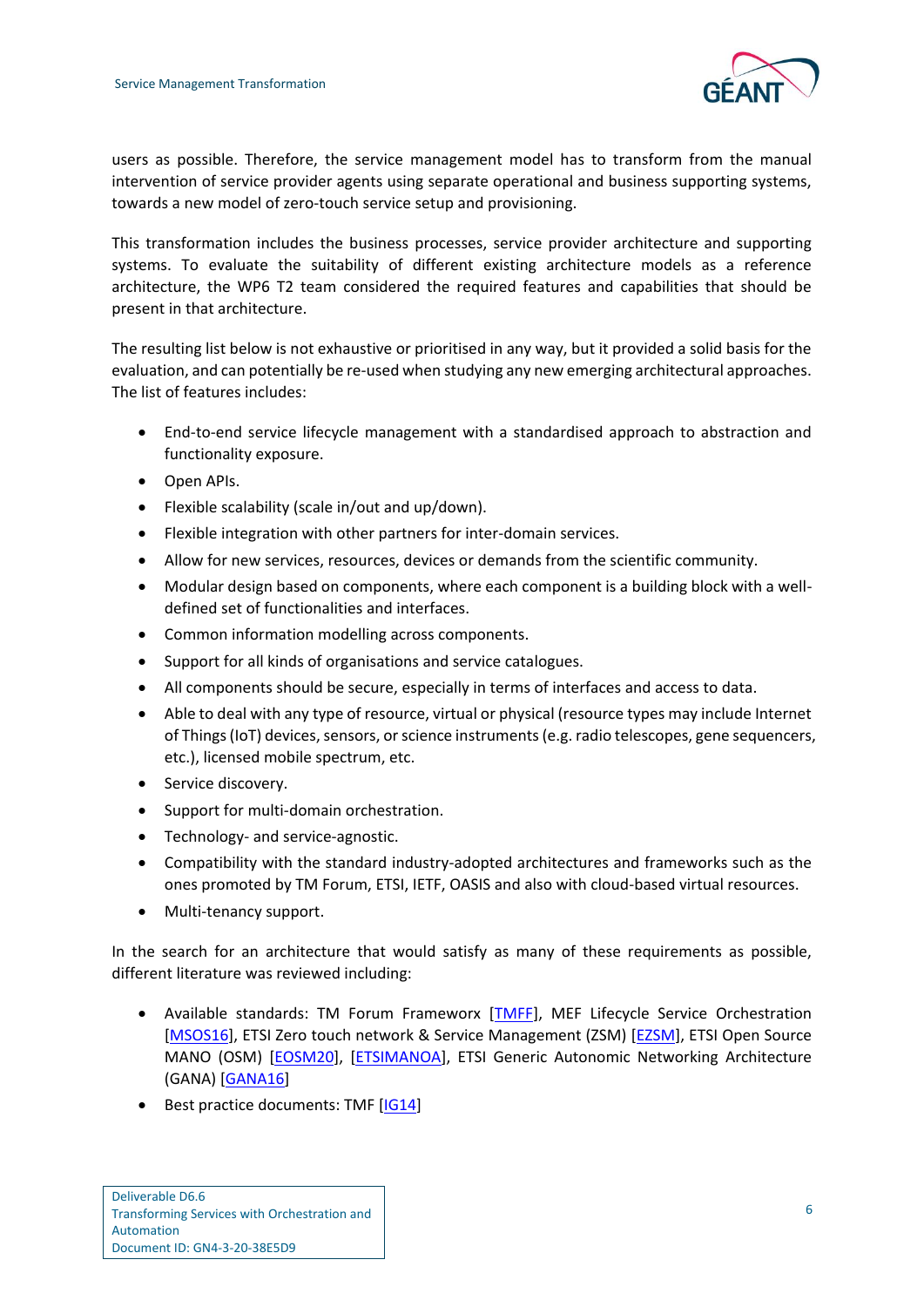

- Projects: Open Baton [\[OB20\]](#page-26-9), European Open Science Cloud (EOSC) architecture [\[EOS20\]](#page-25-18), SDN for End-to-end Networked Science at the Exascale (SENSE) [\[SEN20\]](#page-26-10), Open Network Automation Platform (ONAP) [\[ONAP20\]](#page-26-11)
- GÉANT service architectures including the General Virtualisation Model (GVM), SPA and GCS

A careful review of the available literature concluded that the identified requirements and design principles are closely aligned with the approach currently taken by the TM Forum Open Digital Architecture project (ODA) [\[ODAWP\]](#page-26-12).

The main idea of ODA is to "offer an industry-agreed blueprint, language and set of key design principles to follow" [[ODAWP\]](#page-26-12). The complete set of ODA Concepts and Principles is available in [\[ODACP\]](#page-26-13).

The ODA principles structure OAV processing through re-usable, discrete functional blocks that use decoupling and integration with open APIs to allow for all blocks to work together in a common architecture. This "building block" approach allows NRENs to have a common understanding of individual system architectures and the digital platforms of other organisations, including NRENs, partners and other third parties. The ODA principles, the building-block approach and its decoupling and integration model allow NRENs to keep their own catalogue and inventory systems, and customer, resource and network services, and only share what they want to be shared through common, open APIs, while still retaining their proprietary processing within their own domain. This strategy of using functional building blocks and open APIs also facilitates a step-by-step adoption of the model, and NRENs, that are at different stages of implementation, may find it easier to progress through transformation by deploying one step at a time and to start by sharing only some select services.

The ODA architecture is aligned with other industry standards such as ETSI NFV and MEF LSO, providing a unique high-level reference view of different possibilities to implement an OAV architecture that follows a defined set of design principles.

With a reference architecture in place, the next step towards a multi-domain, multi-solution environment for the GÉANT community is to map existing solutions to the reference architecture in order to establish a common ground for mutual understanding of individual solutions. Therefore, as a proof-of-concept of this blueprint approach, several different network architectures (from standardisation bodies to projects and use cases) were mapped to the functional blocks of the ODA framework. The outcome of this exercise will be published in a white paper. A number of NRENs' architectures are also being mapped to this blueprint, to facilitate common language, knowledge sharing (including experiences with deployed OAV solutions and technologies), comparison and to support collaboration with other organisations.

## <span id="page-8-0"></span>**2.3 ODA Principles and Functional Blocks**

The selected reference architecture TM Forum Open Digital Architecture (ODA) defines 24 principles in five categories [\[ODACP\]](#page-26-13). Some of these are:

- Business architecture is iterative and reusable
- Interoperability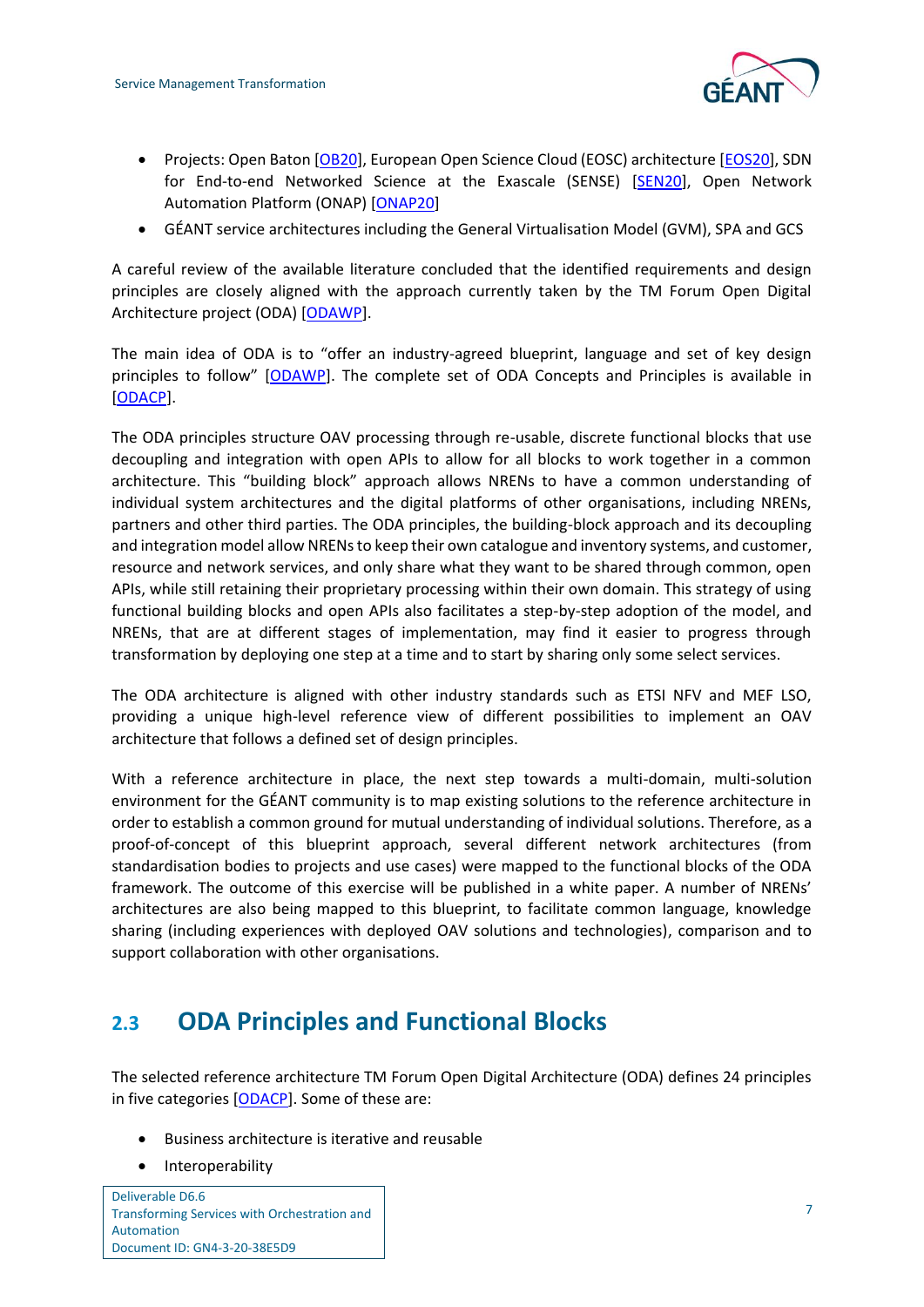

- Catalogue-based architecture
- Information is accessible, quickly available, secure and analysable shared asset
- Technology-agnostic
- Ease of use
- Decoupled modules with capability exposure via APIs
- Stepwise evolution to target
- Control technical diversity

The ODA architecture is represented with six blocks as defined in the ODA Functional Architecture [\[ODAFA\]](#page-26-14) and presented in [Figure 2.1.](#page-9-0) This representation provides a high-level view of all enterprise functions, and helps understand the responsibilities of each functional block and identify the integration points that are necessary to implement full end-to-end workflows.



#### <span id="page-9-0"></span>Figure 2.1: ODA Functional block grouping based on [\[ODAFA\]](#page-26-14)

The **Engagement Management** functional block focuses on the interaction with all internal and external actors. These can be people or software agents, representing customers, employees, partners, third parties, etc. This interaction can be implemented via multiple communication channels. However, the main functionality that needs to be maintained is the omnichannel experience where a user who uses multiple communication channels to interact is always experiencing a consistent journey. The interactions can include providing information, or activating processes and functions that are implemented by components from different functional blocks using the corresponding APIs. It is important to understand that this functional block is a presentation layer only, it does not store any processes, functions or operational data, only technical functions that are needed to provide the right context to the user. In other words, the Engagement Management functional block is responsible for the front-end, authentication and authorisation of users, and management of the user-interaction journeys including content personalisation and filtering. Another important function of this block is the API HUB, which is responsible for exposing a standardised set of APIs to the partners or other external systems.

The **Party Management** functional block manages the internal and external actors of interest, such as persons or organisations (referred to as parties). It focuses on management of the information related to the parties, the party roles and rights, and all related marketing, sales and billing activities.

Deliverable D6.6 Transforming Services with Orchestration and Automation Document ID: GN4-3-20-38E5D9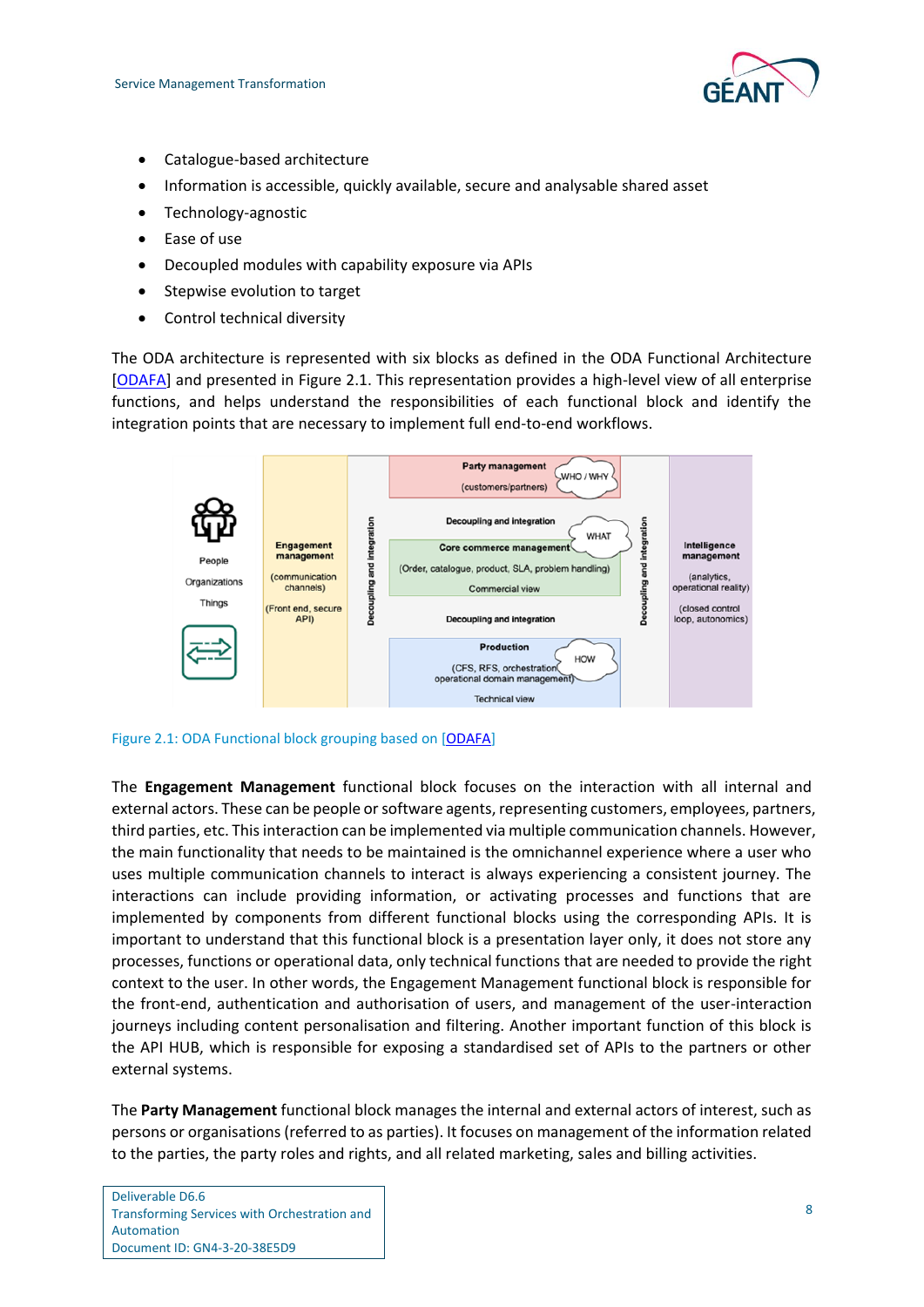

The **Core Commerce Management** functional block is responsible for all activities related to the provisioning of the main business processes by managing the catalogue of product offers and products, and handling the lifecycle of product orders, from order creation to all of the orchestration actions necessary to fulfil the complete order, including any assurance activities. The main concept of this functional block is that it is decoupled from the technical concerns of product delivery. Technical aspects are not the responsibility of this block. This block may also include product inventory management, problem handling, Service Level Agreement (SLA) management, and other related functions such as product testing or agreement management.

The **Production** functional block is in charge of the complete lifecycle management of the services including the Customer-Facing Services (CFS), and the Resource-Facing Services (RFS) for all technologies that are used in the organisation. Using the exposed APIs of this functional block, the Core Commerce Management can ask for the fulfilment of services that compose a given ordered product, or the Engagement Management block can forward a user request for changing an existing service. The main functionalities of the Production block include all activities related to the end-toend service and resource lifecycle management, including, in the case of multi-domain service partnering, actions that may span across multiple organisations that are part of the ecosystem. The CFSs are used to describe the supported services in a technology-agnostic way so that they can be used as the basis to build product offers for customers. The RFSs are the technology specific implementation of CFSs, and the Production block manages the lifecycle of all RFSs no matter the technology (including any virtualisation, orchestration and/or automation-related technology) or origin (local or remote, provided by a partner, etc.). In addition to the delivery of services, the Production block is also responsible for service development, infrastructure deployment, operations management, usage and performance management, workforce management, resource provisioning, service and resources catalogues and inventories, etc.

The **Intelligence Management** functional block focuses on the processes related to data analytics using the operational data produced by other functional blocks. This functional block employs data analysis techniques, such as trend analysis, correlation and data aggregation needed for marketing and sales forecasting, but also for network performance evaluation. Because of the large amount of operational data, it would benefit from implementation of big data related capabilities. The insight management capability of this block enables the uncovering of new patterns and relations based on historical data, using popular approaches based on artificial intelligence and machine learning. Another functionality of this block is the Autonomic Manager, which focuses on the implementation of closed control-loops that can configure and then adapt in real time to the state of a resource or a network using cognitive algorithms. In other words, this functional block deals with knowledge management (including the production knowledge plane) activities on different time scales (fast and slow) to implement self-anything (organisation, healing, tuning, etc.) capabilities. Referring back to the set of design principles, it is evident that the Intelligence Management block includes the implementation of intent-based networking capabilities, and, therefore, should also include the specification of high-level policies and objectives. Based on the described characteristics and functionalities of the Production block it can be recognised that this block represents the heart of an NREN's network operations centre.

The **Decoupling and Integration** block manages the separation of the functional blocks so that the boundaries between the sets of related services represented with the functional blocks are respected. The integration part provides a combination of the services, in such a way that a high-level goal is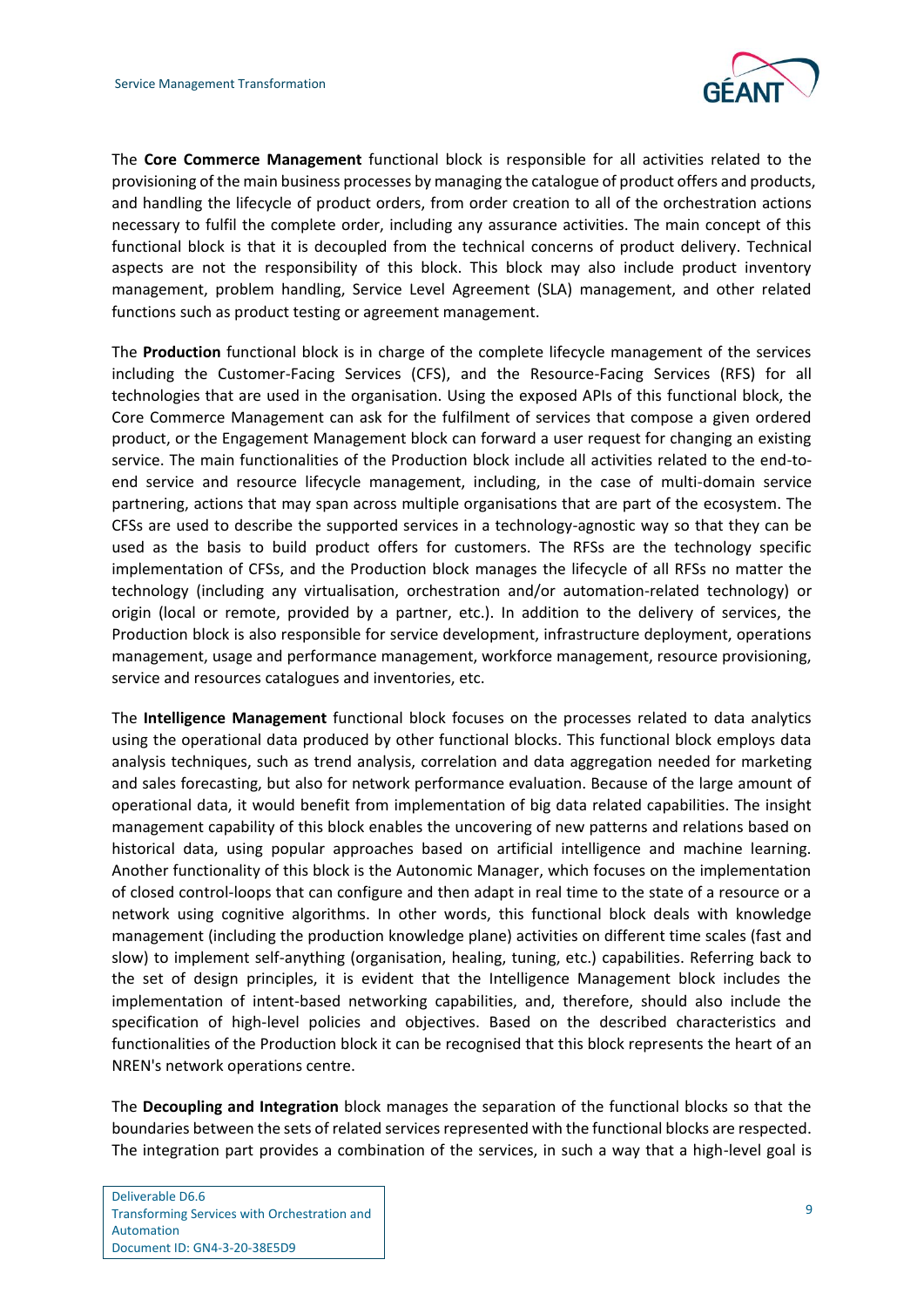

achieved. This functional block ensures that the integration can be implemented in a flexible way without any predefined combination patterns. To achieve this, the functionalities that need to be offered by the decoupling and integration fabric include the management of an API catalogue and related documentation, as well as the ability to perform message routing and API mediation. This enhances the separated components' APIs with policies, security and control.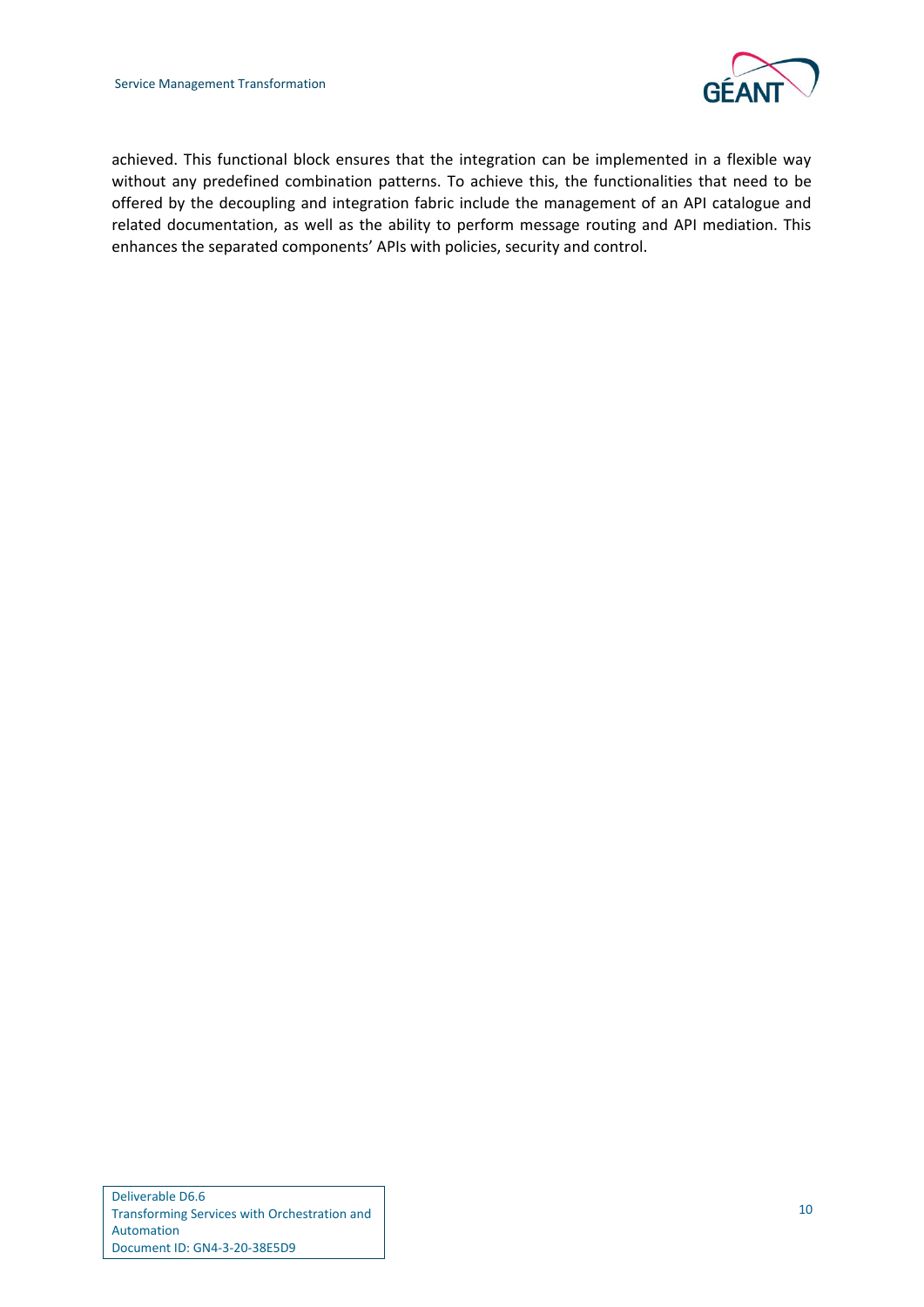

# <span id="page-12-0"></span>**<sup>3</sup> Service Provider Architecture and Platform Implementation**

The Service Provider Architecture (SPA) is a representative architectural solution that is completely aligned with the ODA concepts and practices, and it adopts the models and concepts defined in the TM Forum Frameworx [\[TMFF\]](#page-27-1). Its design and development started during the GN4-2 project by designing and implementing an initial pilot platform [\[D8.5\]](#page-25-2). It is implemented as a platform used by the GÉANT Connectivity Service (GCS), run by the GN4-3 Network Core Infrastructure and Core Service Evolution and Operations work package (WP7). In addition, the SPA solution can be used as the basis for the development of a digital platform for NRENs. It can be used to manage the lifecycle of any type of service and is, therefore, applicable for all services provided in the GÉANT community, including networking services, and the transparent certificate or eduroam services.

SPA is described here both as a design and implementation, which currently manifests itself through the Self-Service Portal (SSP) and is used by the GÉANT NOC, but also as an example of the design and implementation of an ODA-compliant architecture.

Founded on ODA principles, SPA is built from a number of loosely coupled components, each of them providing a well-defined set of functionalities exposed via specific APIs. The functionalities and granularity of the components are based on the functional application description provided in the TM Forum Application Framework (TAM) [\[TTAM\]](#page-27-2). Similarly, the data model used in each component is based on the TM Forum Shared Information Data model (SID) [\[TSID\]](#page-27-3). To be able to implement service management processes, orchestration of the action is necessary. Orchestration in SPA is based on business processes which should be defined in line with the TM Forum Business Process Framework (BPF, also known as e-TOM) [\[TBPF\]](#page-26-15). In addition to the three pillars of Frameworx (BPF, SID and TAM), the APIs exposed by each component are based on the TM Forum Open APIs specification [\[OAPI\]](#page-26-16).

The SPA architectural model follows an ever-evolving set of best practices and standards that are developed and supported by many major communication service providers around the world. The choice to use Open APIs fosters interoperability with other commercial providers, enabling the use of the same APIs for internal and external use, while building single and/or multi-domain services. Furthermore, the modular ODA building block principles adopted by SPA provide the freedom to NRENs to adopt only the pieces of SPA which are of immediate interest to them. In this way, SPA can be seen as an effort to also contribute to the process of NRENs transforming their traditional OSS/BSS environments towards digital business platforms.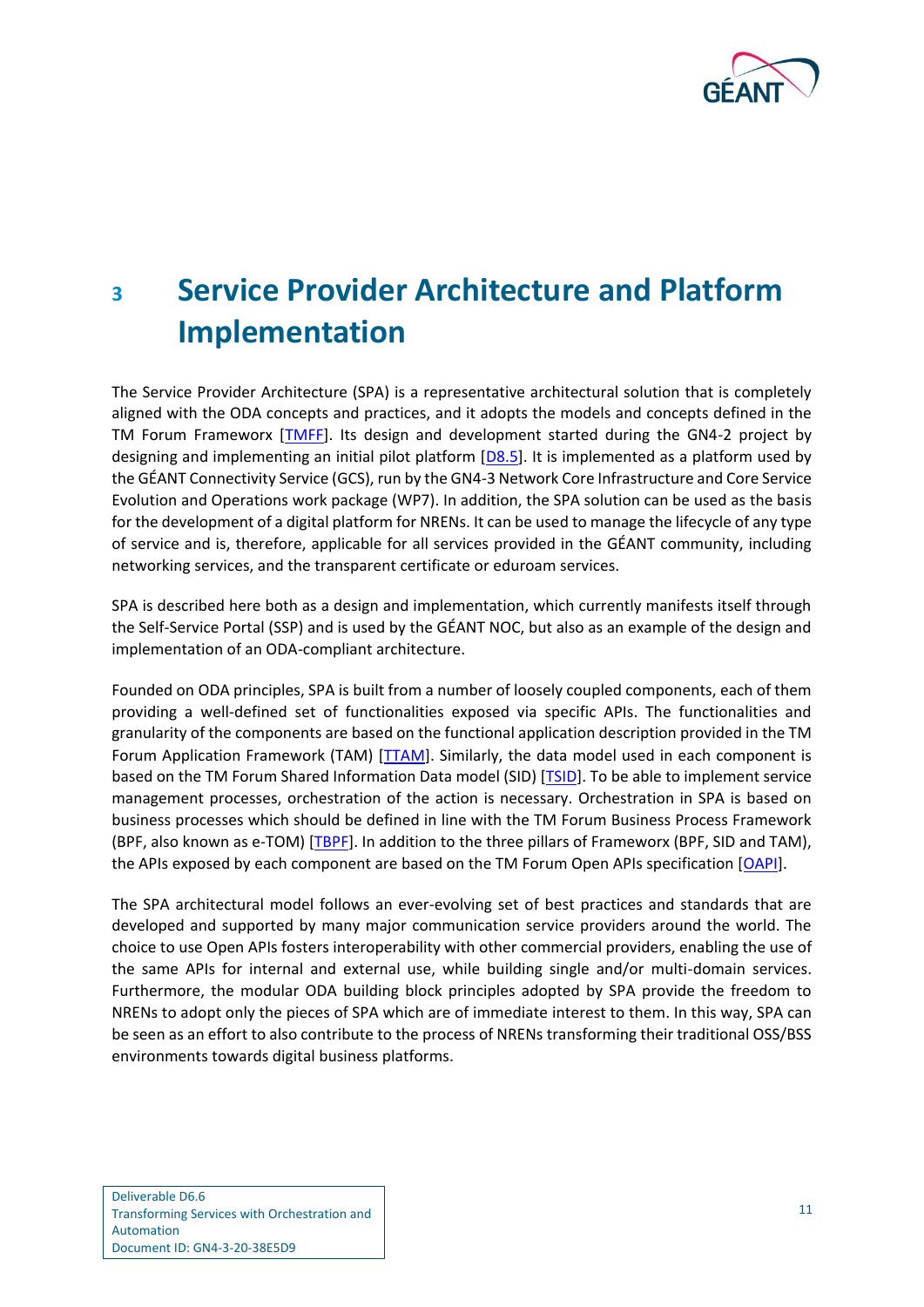

## <span id="page-13-0"></span>**3.1 Design**

The SPA implementation is made using the concept of microservices, where the complete digital platform is seen as a collection of services [\[MSS\]](#page-26-17). Each architectural component is implemented as a separate self-contained microservice that has its own separate life cycle starting from deployment, to maintainability and testability.

Each of the SPA platform components exposes a RESTful API that can be used for the integration of the decoupled components. All REST APIs follow the same patterns that define the use of the verb commands, filtering, and similar actions in a common way, making it easier to integrate the components. A messaging queue/channel is used for the exchange of information between the components.

The choices for the implementation of the SPA platform components are based on maximum re-use. For each component the most suitable free, open-source implementation is chosen. The choice is made based on the suitability of the information model, the popularity and support of the solution, and its maintainability. Only when a suitable, free, open-source component cannot be found, a component is developed in house by the task development team. This approach not only expedites the platform implementation, but also fosters re-use of existing components among the NRENs, and guarantees stability and performance of the components given their reputation in the open source community. However, choosing an existing non-TMF compliant component requires the development of a wrapper that will expose the correct Open API for the component. In other words, an extra layer needs to be developed that will translate from/to the native component API and the TM Forum Open API defined for the desired functionality.

For orchestration, a free open-source business process management solution was used with an integrated business process engine. The architecture supports a design with one or multiple hierarchical orchestrators. For the initial implementation of SPA, a design with a single process engine is chosen. The processes and subprocesses are hierarchically defined to support high maintainability and extensibility.

## <span id="page-13-1"></span>**3.2 Components and Interfaces**

The current SPA platform implementation consists of a number of components and modules with functionalities that span all ODA functional blocks. The mapping of the SPA components to the ODA functional blocks is presented in [Figure 3.1.](#page-14-0)

#### **Engagement Management**

There are two SPA components (the SPA Self-Service Portal and the eduGAIN service) that are focused on communication channels with the users and their authentication and, therefore, belong to the Engagement Management functional domain.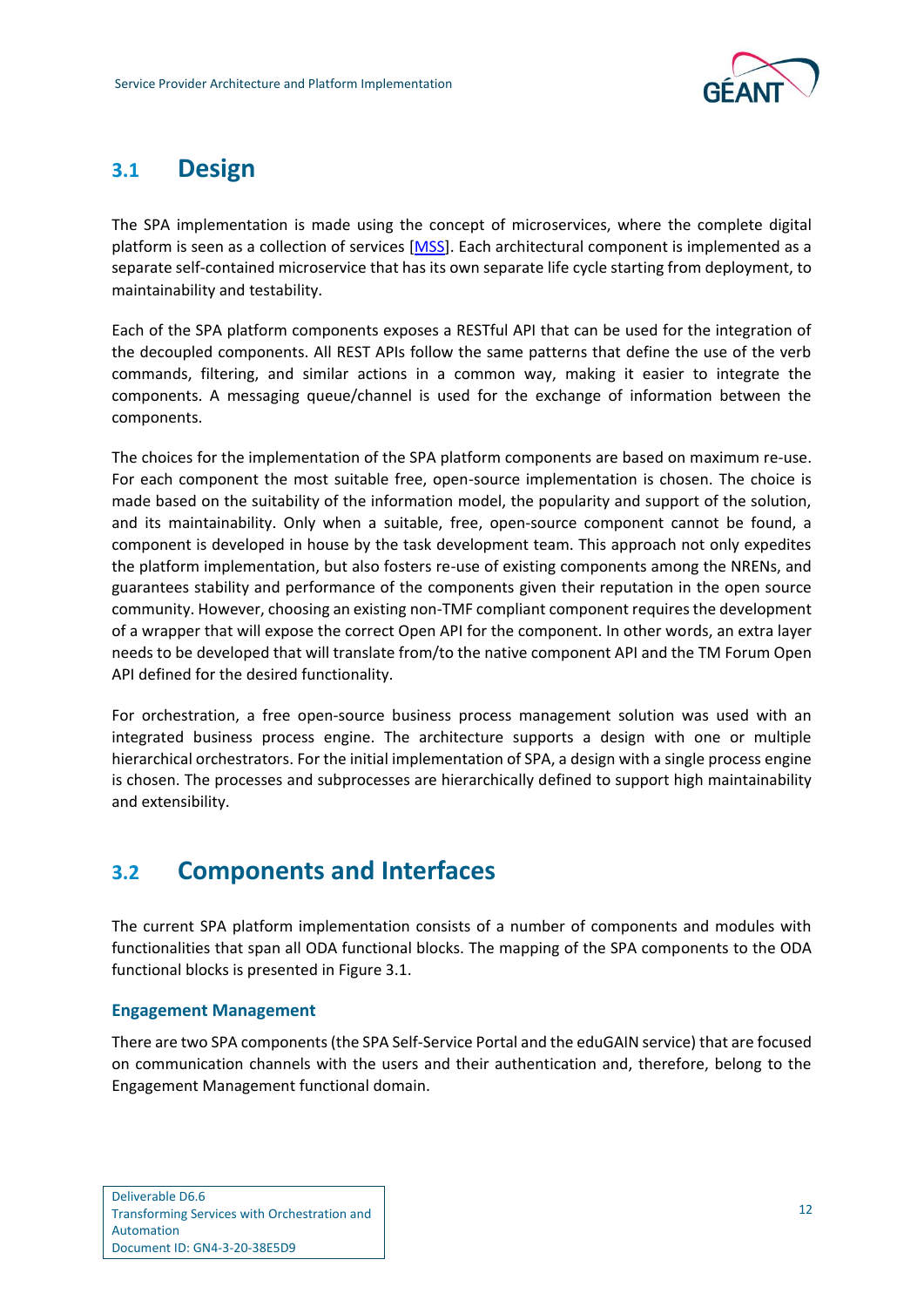

• The Self-Service Portal (SSP)

The Self-Service Portal is the main access point for users. It is a user-friendly Graphical User Interface (GUI) that provides a one-stop-shop functionality for all users of the SPA platform, irrespective of whether they are end-users or administrators that have additional management rights. The SSP is a front-end, i.e. a type of communication channel that builds an environment for the interconnection between the users and the platform. The information that can be seen using the SSP is collected from a number of components that reside in the other functional domains. In other words, the SSP does not contain any logic that is related to the management of services. All user actions made in the SSP trigger API calls to specific components, such as the service catalogue, or activate business processes offered by the orchestrator.



<span id="page-14-0"></span>Figure 3.1: Mapping of SPA components to the ODA functional blocks

Currently, there are two different views provided by the SSP, depending on the role of the user that logs in (roles are maintained in Party Management): the user view and the admin view. The user view provides an end-user-oriented view of services that can be ordered and managed on-demand, including tracking of all orders (actions related to services) and information on the status of the service instances and related problems. [Figure 3.2](#page-15-0) presents a sample screenshot of the user view.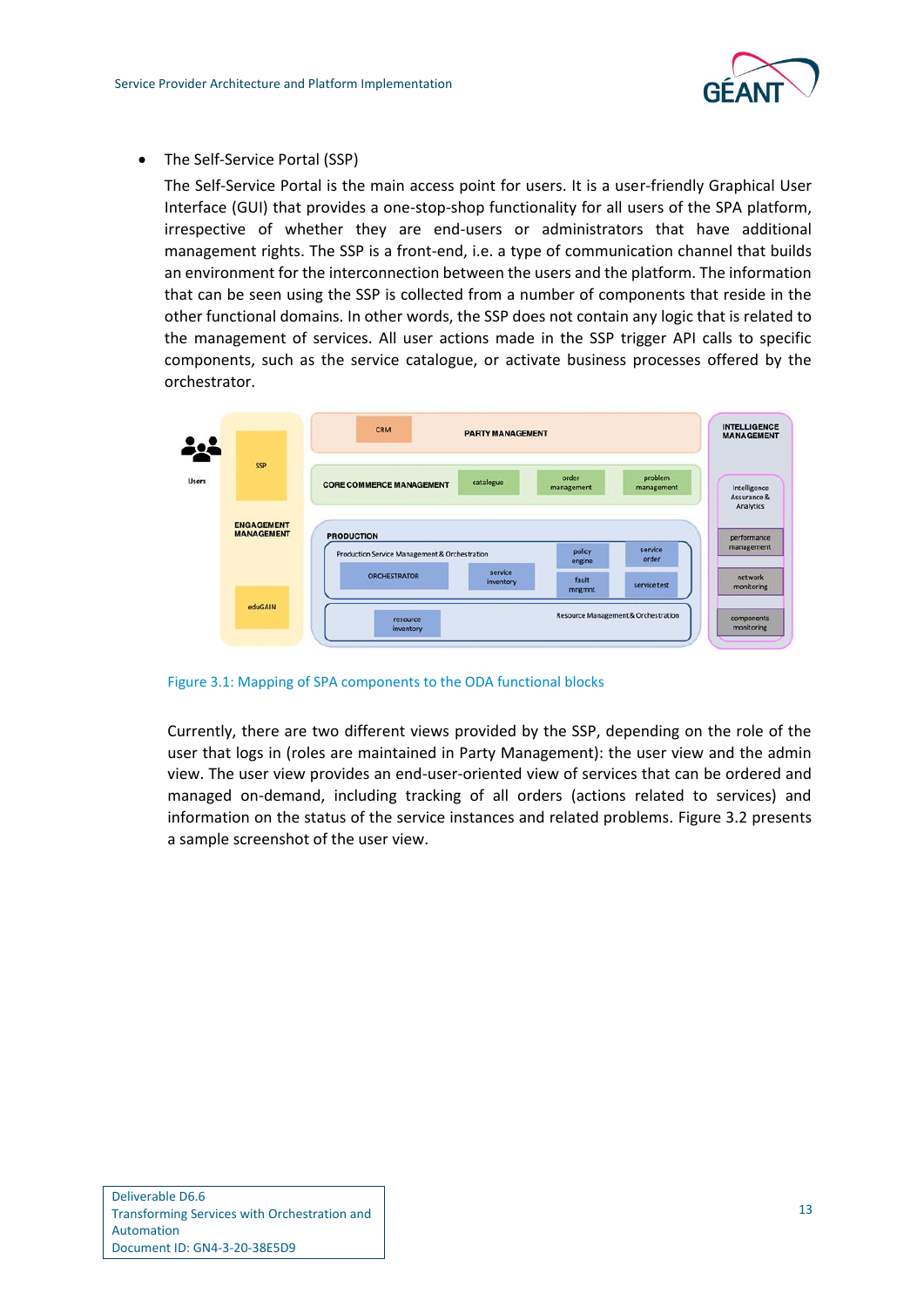



Figure 3.2: Sample screenshot of the SPA user view

<span id="page-15-0"></span>The SSP admin view provides an administrative view of the SSP functionalities that is oriented towards service administrators. [Figure 3.3](#page-15-1) presents a sample screenshot of the SSP admin view.

| <b>Create circuit</b> |                        | <b>List circuits</b>   |                        | <b>Debug Logs</b> |                                 |                      |                        |                            |            |                                                             |              |                                                            |                |
|-----------------------|------------------------|------------------------|------------------------|-------------------|---------------------------------|----------------------|------------------------|----------------------------|------------|-------------------------------------------------------------|--------------|------------------------------------------------------------|----------------|
|                       | <b>Status</b>          | Ack+Act+Inact v        | <b>Start Date From</b> | 2018-08-23        | ×                               | <b>Start Date To</b> | 2020-08-31             | 兰                          | Text       |                                                             |              | ø                                                          | QON            |
| First                 | + Prev                 | Page 1 of 2 10         | $Next \rightarrow$     | Last              |                                 |                      |                        |                            |            |                                                             |              |                                                            |                |
|                       | <b>Request Details</b> |                        |                        |                   |                                 |                      | <b>Service Details</b> |                            |            |                                                             |              |                                                            |                |
| Service<br>Type       | User                   | Time(UTC)              | Status                 | Conn. ID          | Name                            | 3rd party<br>ID      | Start(UTC)             | End(UTC)                   | Capacity   | Src.<br><b>STP</b>                                          | src<br>VLAN  | Dest.<br>STP                                               | Dest.<br>VLAN  |
| Geant<br>F-line       | Sonja<br>Filiposka     | 2020-08-31<br>16:36:08 | <i>active</i>          | NS-<br>67f1ac707a | Test.this<br>is forever<br>test | testID003            | 2020-08-31<br>16:35:50 | None                       | $\circ$    | lab1.n<br>si.ne<br>w.lab:t<br>opolo<br>gy:mx<br>$1 - 1 - 7$ | 12           | lab2.ns<br>Lnew.la<br>b:topol<br>ogy:mx<br>$1 - 1 - 7$     | 10             |
| Geant<br>E-line       | Sonja<br>Filiposka     | 2020-08-31<br>16:34:23 | active                 | NS-<br>cc1982310c | Test.this<br>is a test          | testiD001            | 2020-08-31<br>16:33:58 | 2020-08-<br>31<br>17:33:58 | $^{\circ}$ | lab1.n<br>si.ne<br>w.lab:t<br>opolo<br>gy:mx<br>$1 - 1 - 7$ | 10           | lab2.ns<br>Lnew.la<br>b:topol<br>ogy:mx<br>$1 - 1 - 7$     | $\overline{7}$ |
| Geant<br>E-Line       | Sonja<br>Filiposka     | 2020-08-31<br>16:32:42 | acknowledged           |                   | second<br>test                  | testID2              | 2020-08-31<br>16:32:21 | 2020-08<br>31<br>17:32:21  | $\circ$    | iab1.n<br>si.ne<br>w.lab:t<br>opolo<br>gy:mx<br>a company   | $2-$<br>4095 | $lab2.ns$ 6<br>Lnew.la<br>b:topol<br>ogy:mx<br>$1 - 1 - 7$ |                |

#### <span id="page-15-1"></span>Figure 3.3: Sample screenshot of the SPA admin view

• eduGAIN service

User authentication for the SSP is done using eduGAIN [\[EDUG\]](#page-25-19). A user trying to access the SSP web address is automatically redirected to the eduGAIN authentication pages, where the user can authenticate using their institutional credentials. The credentials are then compared to the information in the SPA CRM component, and if the user is successfully authenticated, they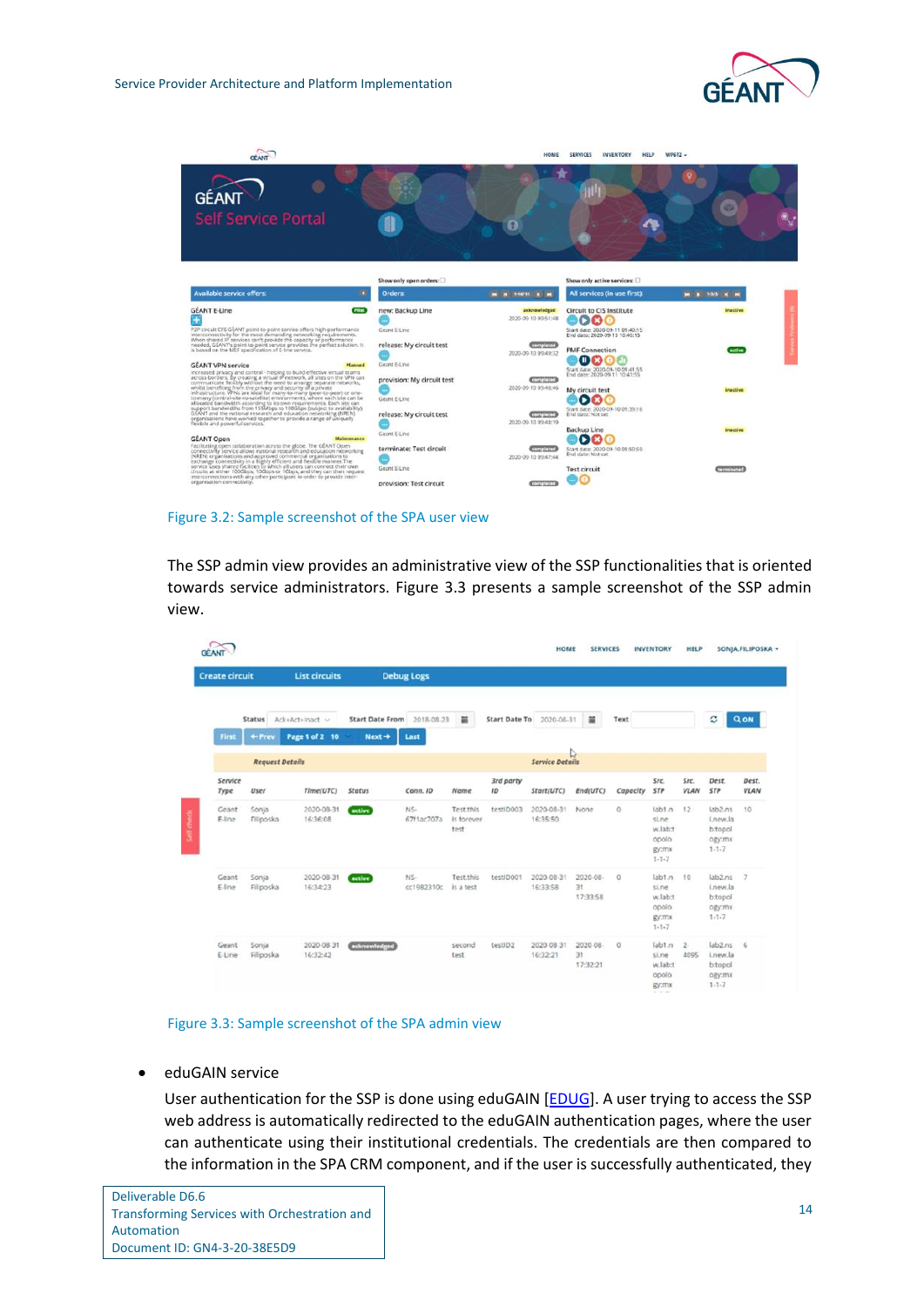

are then authorised with privileges for the SSP view that corresponds to the user role defined in the Party Management domain.

#### **Party Management**

The Party Management functional domain implemented in the SPA platform focuses on the management of the information about different actors related to the use and management of provided services. It is a single source of information about customers, owners of services and resources, partner organisations, admin accounts and similar information, including their roles and privileges. Other typical functionalities of this functional domain such as billing are out of scope for the SPA platform implementation.

• Customer Relationship Management (CRM) component

The SPA Customer Relationship Management (CRM) component is located within the Party Management functional block. Initially a repository for customer information, this component has been enhanced and now serves multiple purposes. It contains information about all the customers and their organisations, as well as any relationships between the organisations. In addition to customers, it also stores information about any other types of parties, such as admin users. In other words, the component is a repository for all types of party information and their inter-relationships. Additionally, the component also stores the roles and permissions of all parties, which are then used to determine the SSP view and the functionalities of the SPA platform that can be used by the given party.

The implementation of the CRM component in the SPA platform is done using the free opensource package SuiteCRM [\[SCRM\]](#page-26-18). The native API provided by SuiteCRM is wrapped with the TM Forum Open APIs for customer management and party management.

#### **Core Commerce Management**

The Core Commerce Management functional domain is treated as the central point for the catalogue, ordering and problem management in the SPA platform implementation. This is the main information that is presented to customers regarding their services provided by the SPA platform. Each of these functionalities is implemented as a separate component.

• Catalogue

The catalogue component in the SPA platform includes the product and service catalogue. It is implemented using the ITSM extension module of OTRS [\[OTRS\]](#page-26-19) with some small customisations regarding the categories and relationships between objects. In the catalogue, a one-to-one relationship is defined between a product and a customer facing service (CFS). Thus, each CFS is provided as a potential product to the customer. One CFS, which is the technology-agnostic representation of a service, can be implemented using one or more resource-facing services (RFSs) that are a technology-specific implementation of a service element. The catalogue stores the relationship between CFSs and RFSs. Each of the services is described using a set of service parameters for which a schema is defined and then used correspondingly in the service inventory.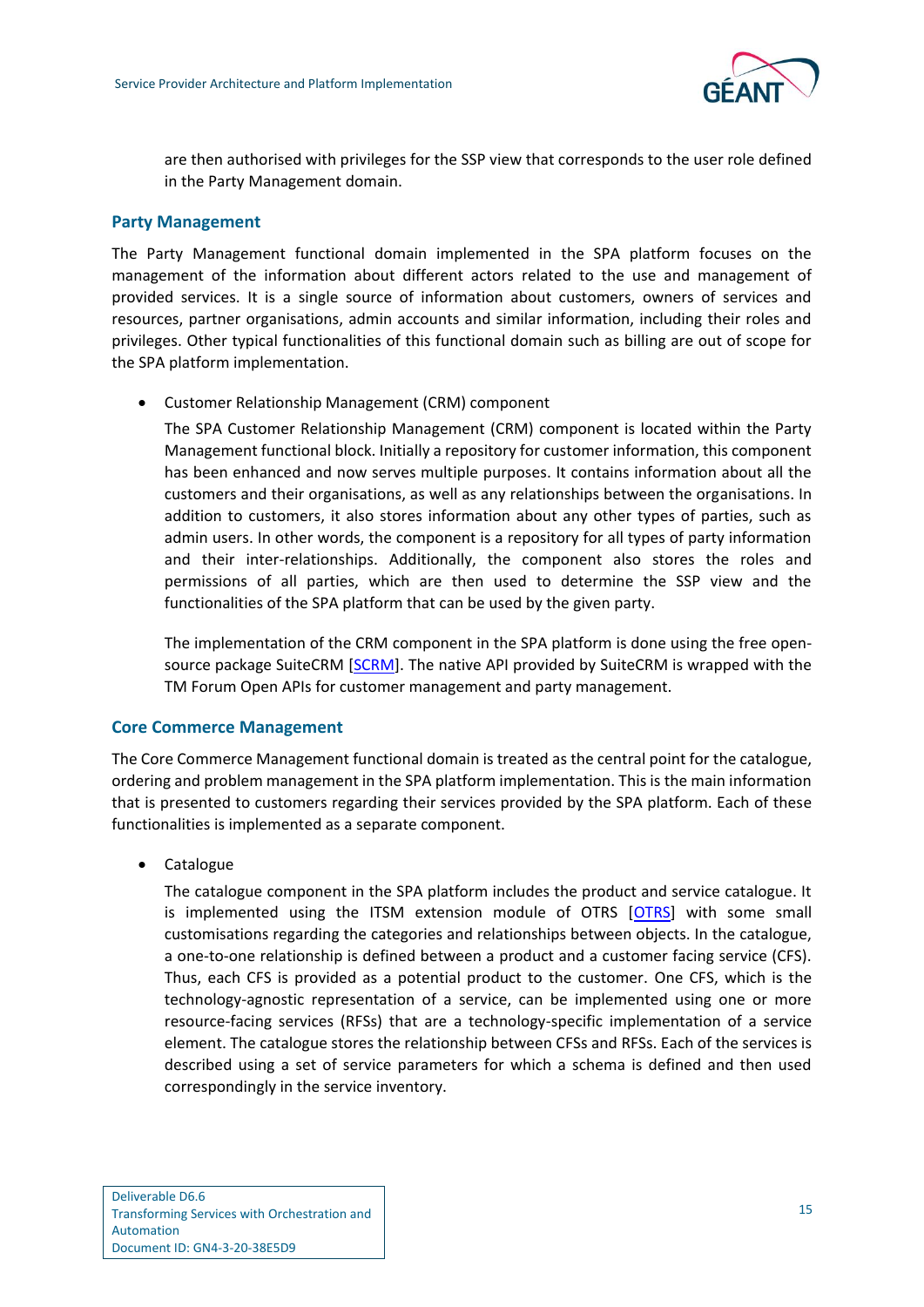

• Order management component

The order management component is implemented in the form of a ticket tracking system, using the OTRS standard ticketing functionality. Each user action or request regarding the lifecycle of a service is stored in OTRS as a ticket (or a hierarchical set of tickets). During the implementation of the action, which is done using the orchestrator and the activation of a corresponding business process, the status of the ticket is continuously updated, which enables the SSP to show updated information to the customer. Once the action is completed, the ticket is closed and any related tickets, such as a parent ticket, are updated. In the case of unsuccessful actions, the ticket also stores the error messages of the system.

• Problem management component

The problem management component is used to centrally manage service problems related to customer experience. Similar to the order management component, the problems are stored as tickets in OTRS, in a separate service problems queue. Service problems are raised by the customer using the SSP's functions for reporting a problem with a service. The created ticket can then be reviewed by the service admins and a corresponding action may be taken. The ticket can also be correlated with any tickets with service technical problems that may be raised by the service's monitoring systems. The customer can track the status of the ticket and have updated information on how their problem is being handled by the service provider.

#### **Production Management**

The main functional domain of the architecture is the Production Management functional domain, which deals with all functions related to the network service management lifecycle. This domain contains a set of service-agnostic components that deal with the network services in an abstract, technology-agnostic way. The implementation of the corresponding actions on the network element is performed via the TMF-compliant communication interface of the SPA platform with one or more technical domains. Each of the production management functionalities is implemented as a separate component.

• Service inventory

The service inventory component is a single point of truth about the statuses of all service instances, including CFSs and RFSs. The service parameters are stored for each service in the inventory including status, related order, customer, relationship to underlying resources, and a set of service-specific parameters, i.e. service characteristics. Due to the lack of a free opensource solution that has the flexibility to store the fixed and changing service characteristics in an easily manageable way, the service inventory component is implemented in-house by the development team as a PostgreSQL [\[PSQL\]](#page-26-20) DB with a logical layer and an Open TMF-based API.

• Resource inventory

The resource inventory stores information about all resources available in the technical domain managed by the SPA platform. This includes all types of resources, both physical and virtual, as well as any potential abstraction layers over these resources, and their hierarchical relationships. This component is implemented as an in-house developed PostgreSQL database with a logical layer and a corresponding TMF-based Open API.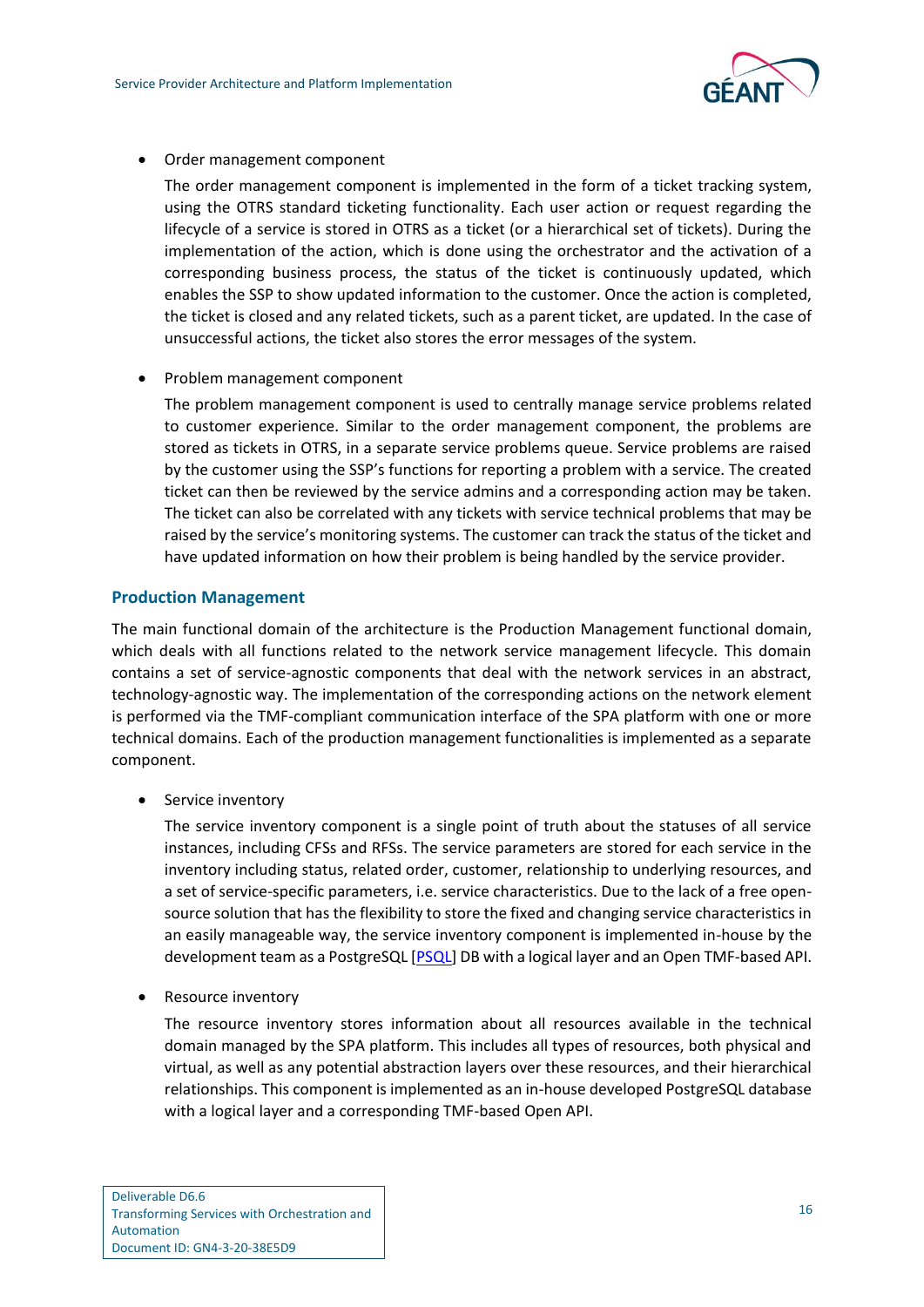

• Service ordering component

The service ordering component is implemented together with the order management component from the Core Commerce functional domain. While the main customer actions create tickets that track the implementation of the action, for each RFS related to the CFS in question, a separate child ticket is created and tracked independently. The main order ticket status is changed based on the status change of all related child service orders for the RFS services in question.

• Policy management component

The main goal of the policy management component is to provide information for each service or each action under which circumstances the service can be used and/or the action executed. The component is implemented as a rule engine with a set of rules defined for a service and/or action. The rules can be based on information that resides in any of the SPA components. An example set of rules could be: an end-user cannot have more than three active instances of a given service unless the user is the manager for a specific NREN. The policy engine is implemented using the free open-source Drools rule engine [\[DRE\]](#page-25-20).

• Fault management component

The fault management component is responsible for tracking information about a technical problem with a service that has been reported by service monitoring or a similar system. The information is stored as a special type of ticket in OTRS. If such a ticket exists for a given user service, then the user can be informed via the SSP. The ticket state can be updated via the monitoring systems or the network admins that have resolved the problem. These tickets can be correlated with the problem management tickets if necessary.

• Service testing component

The service testing component allows any provided service and its related management functionalities to be tested. Using this component, regularly scheduled tests can be run for a given service. Depending on the settings, the results of the tests can be sent asynchronously to the user via another communication channel such as email or Slack messaging. In the case of a failed test, the scheduled tests are, as required by the GÉANT NOC, automatically suspended until the problem is solved. The component also allows test reports for a specified time period to be provided. The implementation of this component is in the form of Selenium automated tests [\[SEL\]](#page-26-21), and additional logic for the activation and storing of reported data.

#### **Intelligence Management**

The Intelligence Management functional domain focuses on big data analytics and any AI-related functions that can help further automation and implementation of autonomous networks that perform self-organisation and self-healing functions. The SPA platform interfaces with external components focusing on network service monitoring and service performance management. It has a separate monitoring implementation for its internal components based on Nagios [\[NAG\]](#page-26-22) and Telegraf [\[TEL\]](#page-27-4).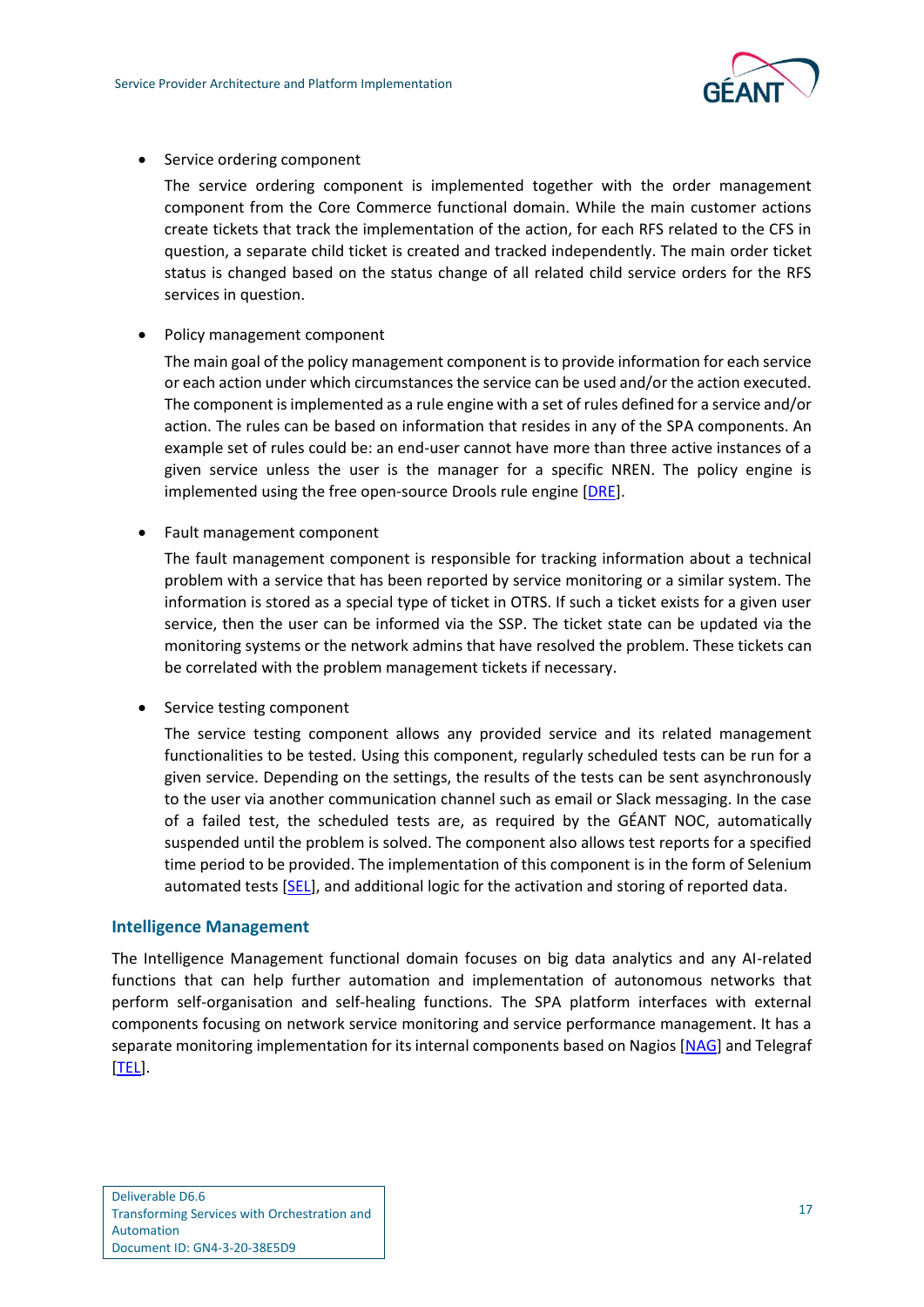

#### **Decoupling and Integration**

The decoupled components are accessible via APIs that expose their capabilities. In other words, all functions that are implemented by the SPA components can be activated using API calls.

All exposed APIs are REST based, meaning that the component capabilities are implemented using HTTP common verbs such as GET, POST, PATCH, DELETE that provide create, read, update and delete (CRUD) functions. To maintain a common way of addressing more complex API calls that include filtering, sorting or pagination, common API design patterns are used across all components based on the open REST API design guidelines [\[APID\]](#page-25-21). [Figure 3.4](#page-19-1) presents the TMF Open APIs that are exposed by the SPA platform components. As can be seen in the figure, almost all the components from the internal functional domains are exposed via Open APIs. When the same component is used to expose multiple capabilities, a separate Open API is used for each of the component capabilities. Such an example is the OTRS ticketing being used for ordering and problem management.



<span id="page-19-1"></span>Figure 3.4: TM Forum Open APIs exposed by corresponding SPA components

Only the in-house developed component capabilities are exposed using Open APIs out of the box. The exposure of the rest of the component interfaces with Open APIs is done by wrapping the native component API with an Open API. For these purposes, the SPA platform uses Camel connectors [\[ACM\]](#page-25-22). Each Camel connector is a logical layer that provides the mapping between a component native API and the desired Open API. In this case, all Open API end-points are actually Camel connector endpoints that are then transformed and routed as native API calls to the components.

### <span id="page-19-0"></span>**3.2.2 Automation and Orchestration in SPA**

Orchestration in the SPA platform is done at the business process level. The SPA platform implements an open source business process management suite called Activiti [\[ABPM\]](#page-25-23). The orchestration action that spans multiple components is developed as a business process within Activiti. The Activiti process engine is tasked to drive the defined processes triggered with an API call. Processes orchestrated in the SPA platform implementation are new service setup, existing service change and a service termination based on the e-TOM end to end customer-centric process flows for Request to Answer, Order to Payment, Request to Change and Termination to Confirmation. An example ordering process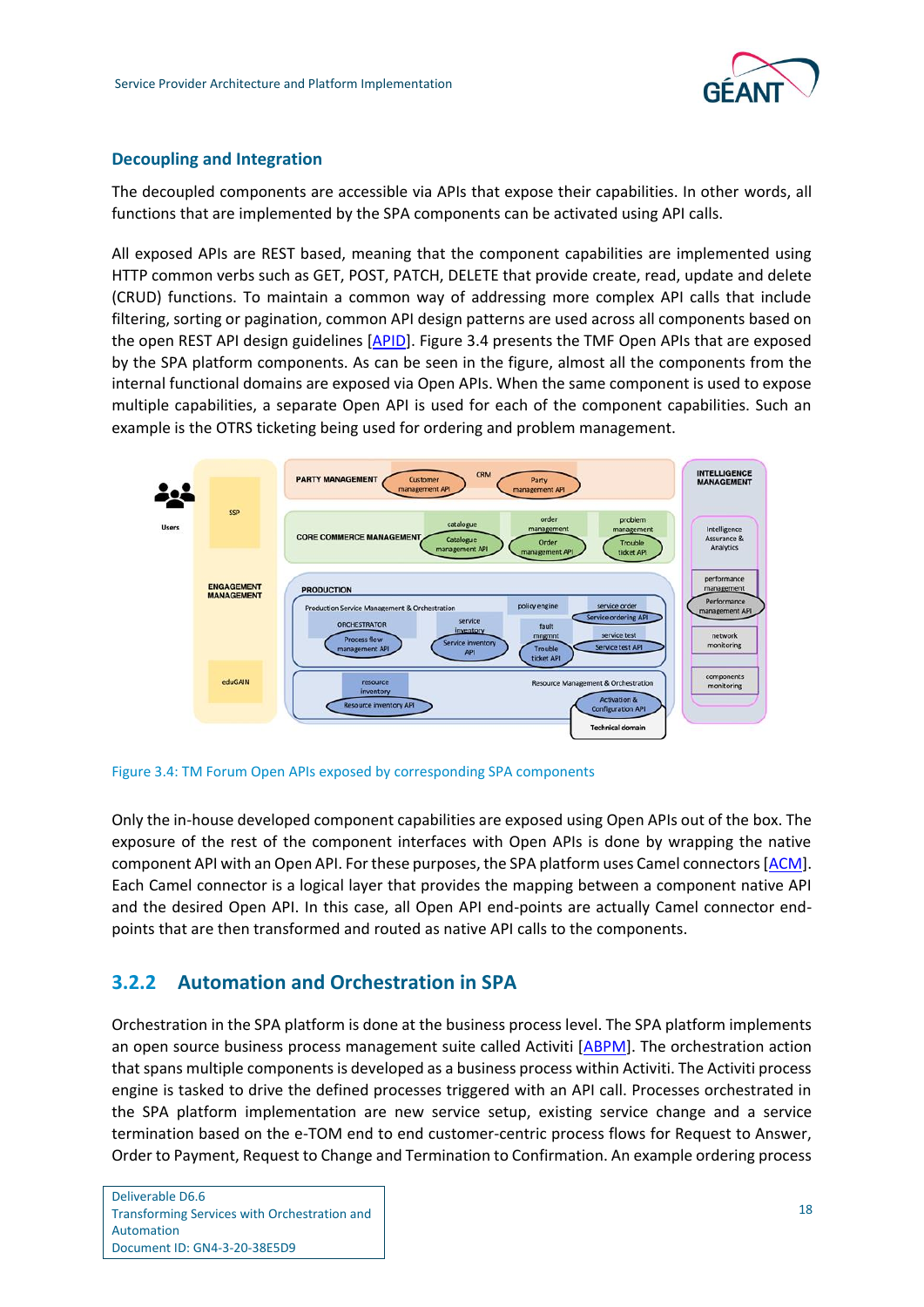

definition is presented in [Figure 3.5.](#page-20-1) All business processes are designed in a hierarchical fashion, with high-level processes comprising a number of sub-processes. This allows for easier maintenance and focused changes in the low-level processes without disturbing the higher order logic of events.



<span id="page-20-1"></span>Figure 3.5: Graphical representation of the definition of the service termination business process

The complete SPA platform is designed as a fully automated solution. All processes currently defined in Activiti are automated and require no manual intervention. However, if necessary, the orchestrator also supports definition of semi-automated processes that require a human intervention in some phase of the process. The manual action can be a simple review and acknowledgement, or a more complex decision on the next phase that should be executed.

The Flow open API is proposed as the API that exposes the capabilities of the orchestrator. By exposing this API to the external world, the SPA platform can provide its capabilities to other processes or machines that do not need to use the SSP to be able to trigger a service management action.

## <span id="page-20-0"></span>**3.3 Network Service Transformation Using SPA Platform Components**

In contrast to the traditional approaches to network service development where network services and related processes were developed in a siloed fashion, one of the main principles of the SPA architecture and the platform is that the components are service-agnostic. They can be reused and configured for building new service management solutions addressing emerging requirements.

Currently, the SPA platform implementation is mainly used as a service management platform for the GÉANT Connection Service (GCS). WP6 and WP7 collaborate closely in terms of agreeing and defining additional features for implementation. The development team is designing, analysing and developing additional specifications and capabilities that will enable the use of SPA platform components for GÉANT IP service configuration automation and, potentially, for additional services. Some of the components have raised interest for re-use outside of GÉANT, which is the case with the SyMEC project that focuses on edge computing management [\[SYMEC\]](#page-26-23).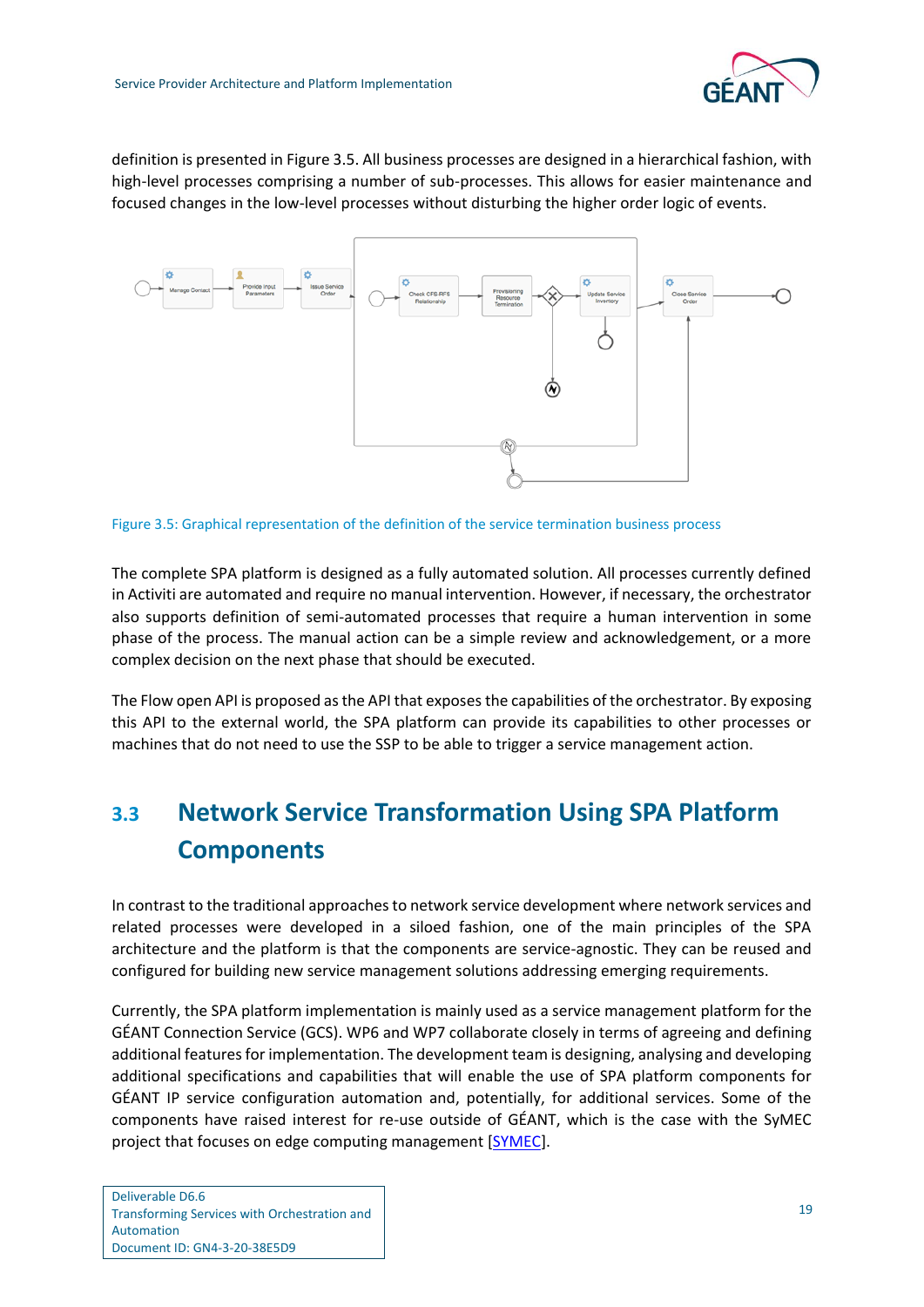

### <span id="page-21-0"></span>**3.3.1 GÉANT Connection Service**

The SPA platform implementation is used by the GÉANT NOC to manage the service lifecycle of the GCS. The SSP admin view has been specifically developed according to the NOC requirements and specification which enables NOC engineers to have a real-time view of the status of all service instances and all actions related to the service instances.

The integration with the technical implementation of GCS, which is based on OpenNSA agents and a central management console that logs the OpenNSA-related events, is done via the Activation and Configuration API that translates the actions triggered in the SPA platform to configuration changes that need to be pushed to the network via OpenNSA. All feedback from the technical domain is propagated back to the SPA components and presented to the NOC admins. Thus, the service inventory stores information about GCS instances, the resource inventory stores information about all OpenNSA service termination points and their capabilities, while the order management component tracks the success of all actions triggered in the SSP that activate the corresponding processes in the orchestrator.

### <span id="page-21-1"></span>**3.3.2 MD-VPN**

Due to the reusability, standardised APIs and information model of the implementation of the SPA service and resource inventory functionalities, it was decided to collaborate with WP7 to explore the possibility of using this implementation as the main inventory of the MD-VPN service or as a supporting component for the already existing one, i.e. the MD-VPN Service Inventory (SI). A strong argument for using the SPA inventory implementation was the ability to gradually add in future SPA components and transform the MD-VPN service into an automated and business-process-based solution.

A comparative analysis has been done between the MD-VPN SI software developed in the earlier phases of the GÉANT project and the SPA platform components in order to determine if it would be possible to store the MD-VPN links information in the SPA inventory.

The analysis has resulted in the extension of the SPA inventory component with the service and resource characteristics specific for MD-VPN, so that it can be used for storing MD-VPN information. Some of the data stored in the MD-VPN SI has been identified as party (stakeholder) information data and location data, and for the purposes of storing this information in the SPA platform, an extension to the SPA CRM component is being created.

### <span id="page-21-2"></span>**3.3.3 GÉANT IP**

The GÉANT IP service provides general purpose IP transit for the NRENs and related organisations, enabling the flow of IP traffic for the R&E community. The GÉANT organisation is looking into automating the provisioning of this service and implementing the feature that can help streamline the process of service management. To this end, WP7 T1 is collaborating with the SPA development team on using the SPA service and resource inventory components to describe the GÉANT IP service and its underlying resources. The information stored in the inventories will be used to fill in the templates for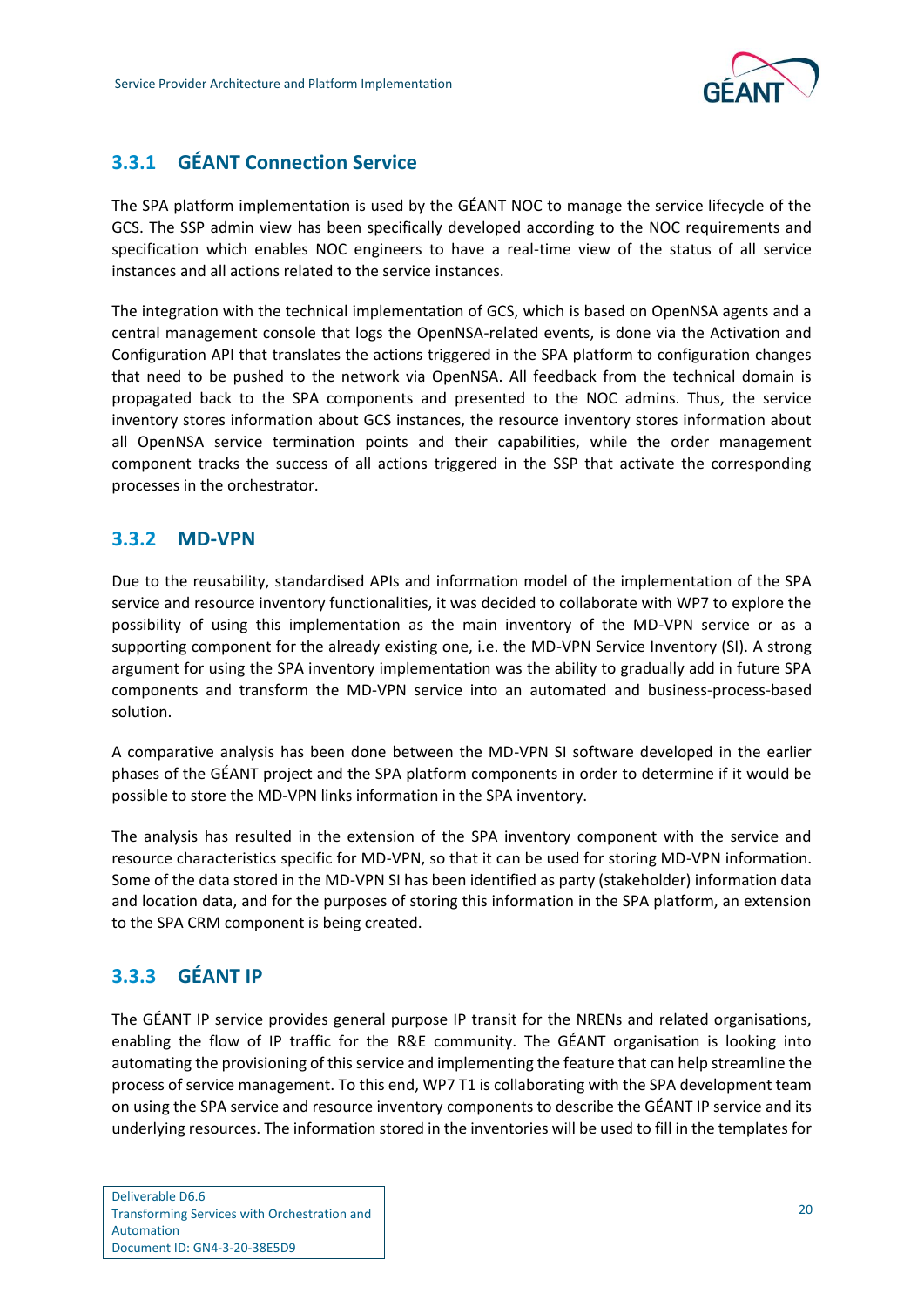

network device configurations built by SaltStack, which serves as an infrastructure automation engine [\[STS\]](#page-26-24).

### <span id="page-22-0"></span>**3.3.4 SyMEC**

PSNC is looking to use the SPA platform components within a Polish research project called SyMEC, which aims to design and implement a Multi-Access Edge Computing (MEC) system composed of three main elements: a specialised MEC server hardware, a MEC service orchestrator and a MEC service/application repository [\[SYMEC\]](#page-26-23). In general, the system will allow new services to be offered and existing services to be improved in the 3G/4G/5G telecommunication network by moving the services from the cloud to the edge of the network near the end user.

The activities are directed towards integrating SPA platform components with the SyMEC system with the use of TM Forum Open APIs. The WP6 T2 team is providing support to the SyMEC partners in the tasks that are required to deploy, adjust and configure the SPA platform to manage MEC services offered within the SyMEC system. This includes the preparation of a customised self-service portal and assistance in integration tests with the MEC service orchestrator and the MEC technical domains via the TM Forum Activation and Configuration API.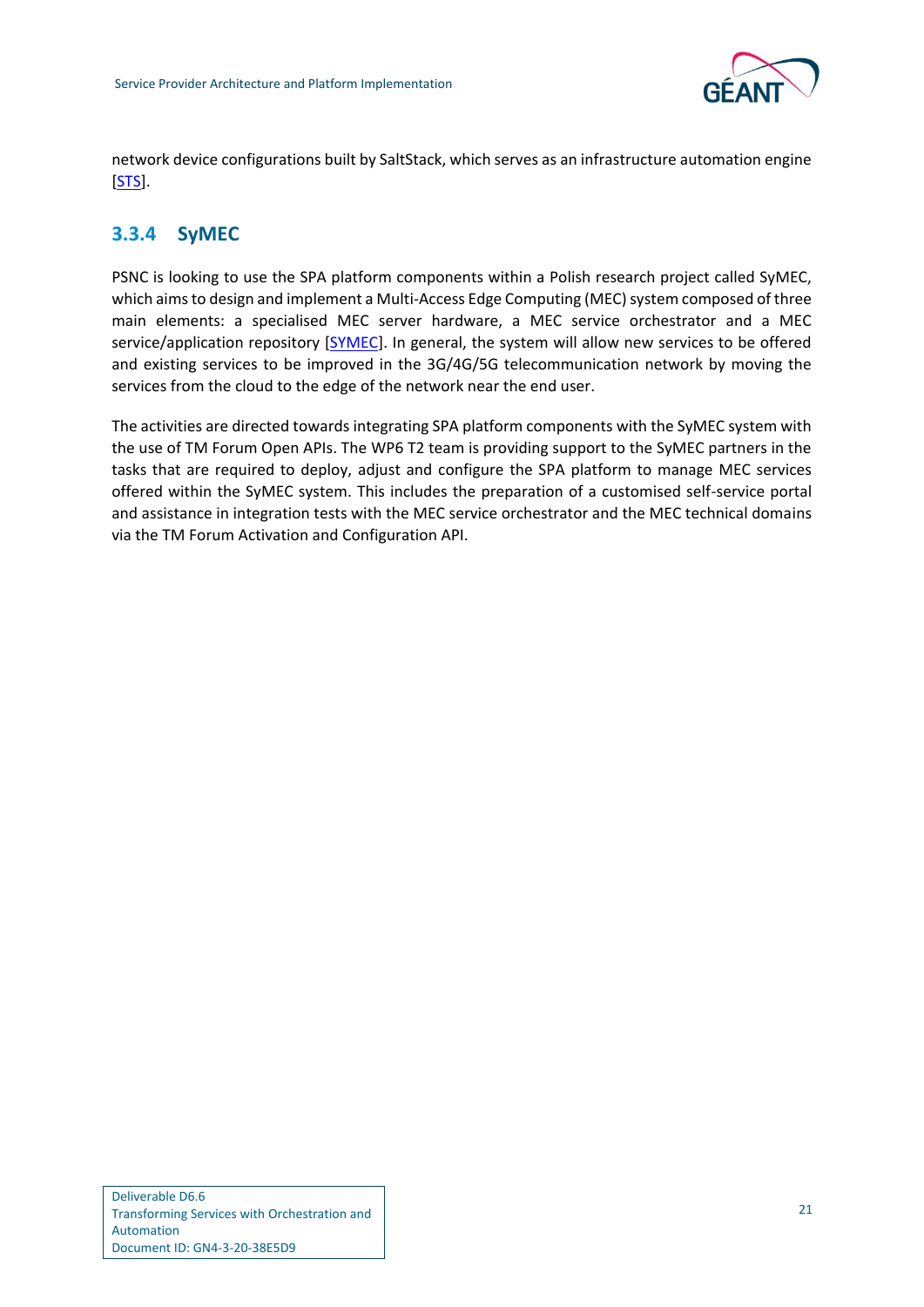

## <span id="page-23-0"></span>**<sup>4</sup> Conclusions**

Service providers worldwide are transforming the management of their services to meet the growing demands from their users. Users consider telecommunication services to be a commodity rather than a technological advancement, and expect simple-to-use self-service portals and apps that provide fast, agile, relevant and customised responses to their demands. This presents substantial challenges to service providers, and their initial response has been in the adaptation of their operational and business supporting systems, transforming them into digital platforms.

Aware of these transformations, which can also be observed in the GÉANT community, the *Network Services Evolution and Development* task (T2) of the GN 4-3 *Network Technologies and Services Development* work package (WP6) has engaged with GÉANT NRENs to understand their current status, activities and plans in the areas of Orchestration, Automation and Virtualisation (OAV), which are recognised as the main drivers of the transformation. This consensus-building engagement led to the creation of several focus groups through which relevant follow-up actions are being undertaken, and support is offered to NRENs through reference documents, practical implementations, consultancy and expertise.

As a part of this work, a reference OAV Terminology document has been published, comprising a collection of OAV terms from a selection of standards, best practice documents and other sources, which is published as a wiki page and a stand-alone white paper.

Aiming to promote a common approach to the implementation of new-generation digital platforms by the NRENs and other GÉANT community organisations, the OAV architecture focus group has analysed a variety of different available architectures. This analysis identified the TM Forum's Open Digital Architecture as the most appropriate reference architecture for promoting a common highlevel set of concepts and principles to help guide the community through its process of digital transformation through OAV implementation, while promoting collaboration between NRENs and the potential of future interoperable multi-domain services.

Automation and orchestration have been closely followed in individual use cases in the GÉANT community, particularly those related to the emerging strong interest in Campus Network Management as a Service (CNaaS) that is now being provided by several NRENs. Such services are an excellent example of how NRENs have been motivated to speed up their service management transformation towards zero-wait, zero-touch, self-configuring agile and flexible services. Support to NRENs has been provided through the organisation of several knowledge sharing events as well as a community portal at the OAV wiki where sources of various NREN use cases and implementation examples have been gathered to be used and adapted as appropriate.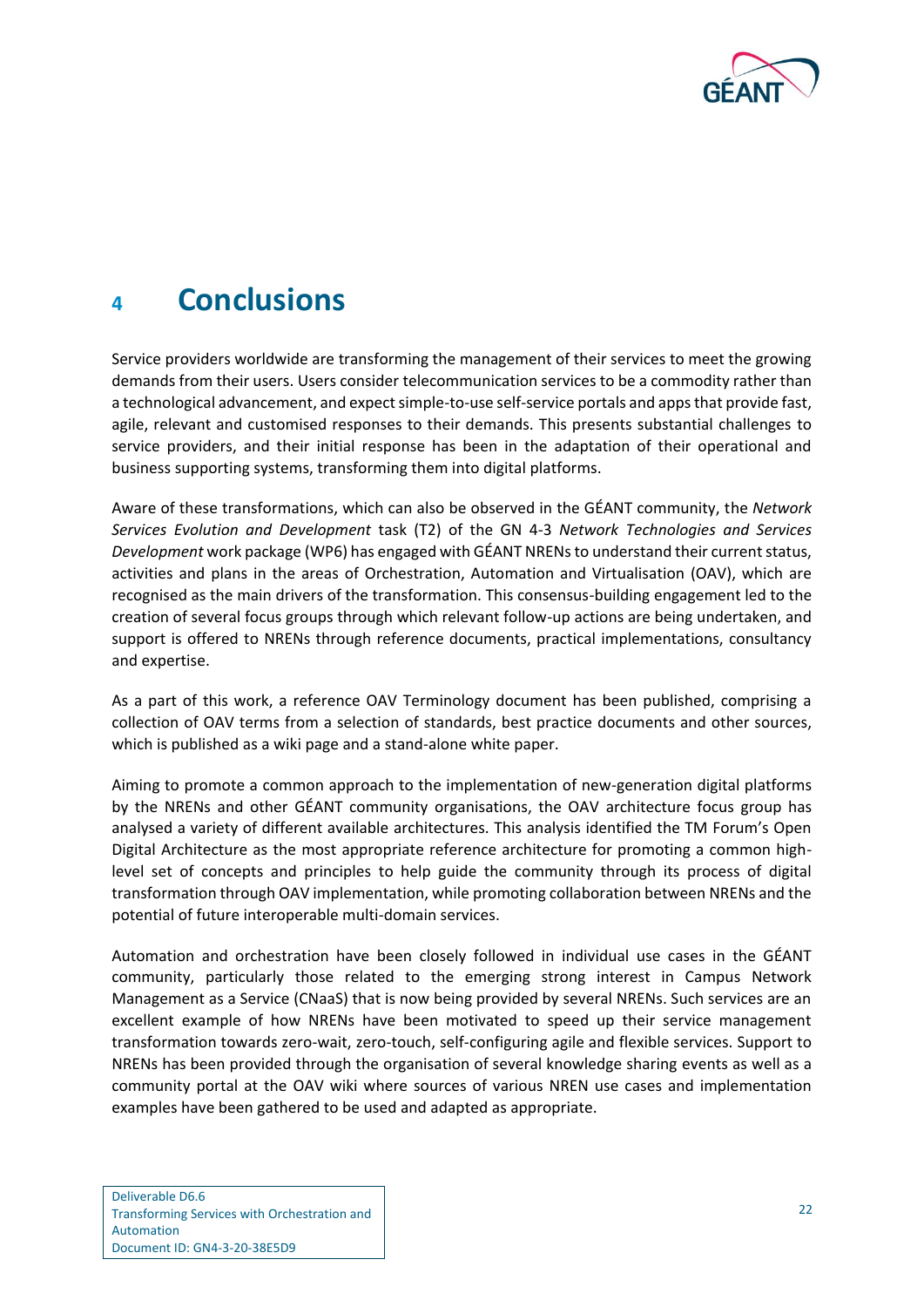

In parallel, the T2 software development team has continued the development of the Service Provider Architecture (SPA) initially started in GN4-2, and, in collaboration with WP7 and the GÉANT NOC, created a Self-Service Portal (SSP) built on SPA that is used to manage the production GCS. The SPA platform implements the vision, principles, guidance and best practices promoted by ODA. Thus, SPA not only promotes the adoption of ODA as the common reference architecture but can be drawn upon by NRENs and any other organisation to help and support their transition towards digital platforms and services.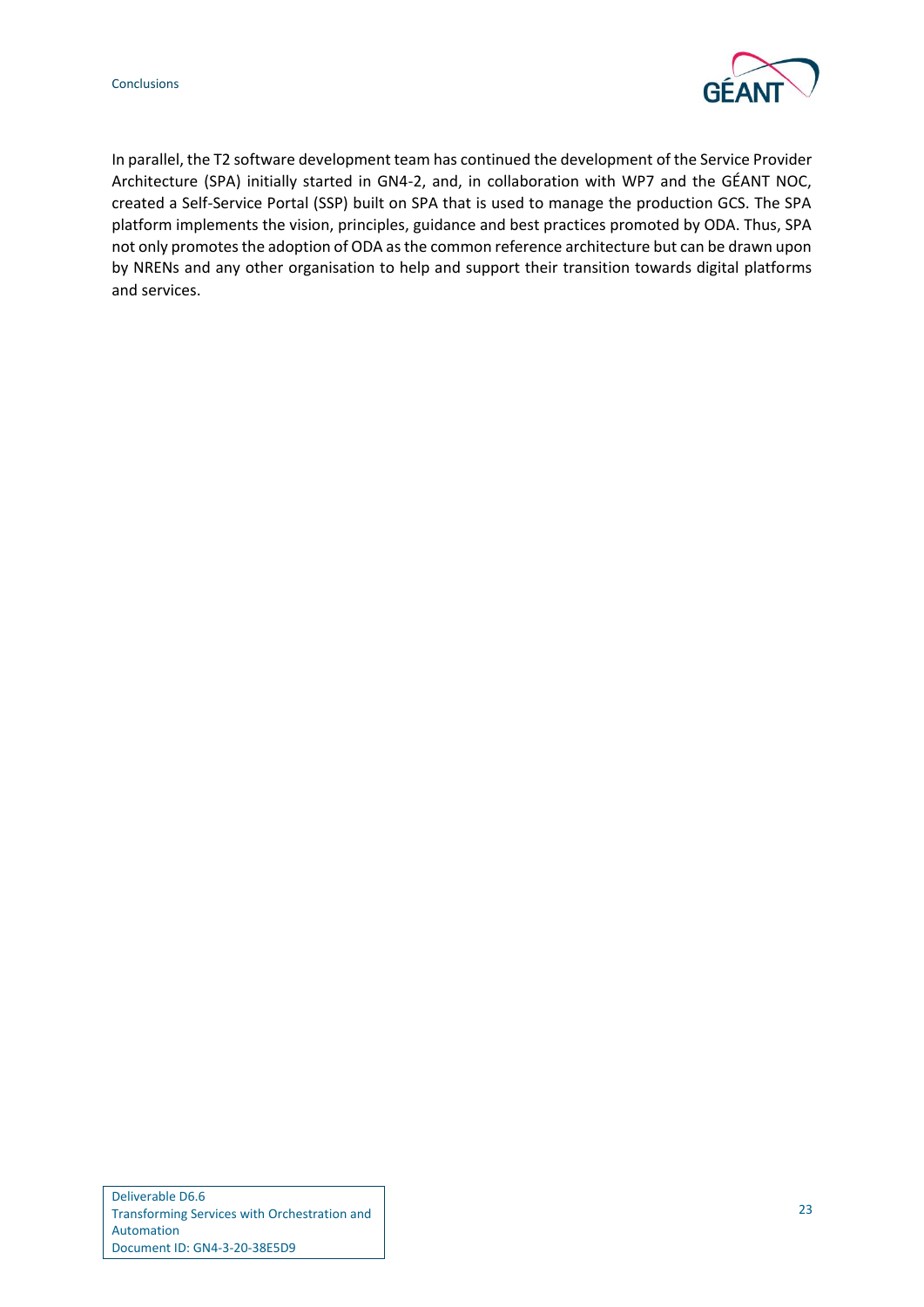

# <span id="page-25-0"></span>**References**

<span id="page-25-23"></span><span id="page-25-22"></span><span id="page-25-21"></span><span id="page-25-20"></span><span id="page-25-19"></span><span id="page-25-18"></span><span id="page-25-17"></span><span id="page-25-16"></span><span id="page-25-15"></span><span id="page-25-14"></span><span id="page-25-13"></span><span id="page-25-12"></span><span id="page-25-11"></span><span id="page-25-10"></span><span id="page-25-9"></span><span id="page-25-8"></span><span id="page-25-7"></span><span id="page-25-6"></span><span id="page-25-5"></span><span id="page-25-4"></span><span id="page-25-3"></span><span id="page-25-2"></span><span id="page-25-1"></span>

| [10SN]      | https://wiki.geant.org/display/SIGNOC/10th+SIG-NOC+meeting            |
|-------------|-----------------------------------------------------------------------|
| [19STF]     | https://wiki.geant.org/pages/viewpage.action?spaceKey=APM&title=19th+ |
|             | STF+-+Zagreb%2C+March+2020 (accessible to project participants only)  |
| [ABPM]      | https://www.activiti.org/                                             |
| [ACM]       | https://camel.apache.org/                                             |
| [APID]      | https://www.tmforum.org/resources/how-to-guide/tmf630-api-design-     |
|             | guidelines-4-0/                                                       |
| [CNaaS-SD]  | https://www.geant.org/Resources/Documents/Campus Network Manag        |
|             | ement Service Definition Template Checklist.pdf                       |
| [CNaaSinfo] | https://events.geant.org/e/cnaas/                                     |
| [ComPort]   | https://wiki.geant.org/display/OAV/OAV+Community+Portal               |
| $[D6.2]$    | https://www.geant.org/Projects/GEANT Project GN4-                     |
|             | 3/GN43_deliverables/D6-2_Automation-and-Orchestration-of-Services-in- |
|             | the-GEANT-Community.pdf                                               |
| $[D6.4]$    | https://www.geant.org/Projects/GEANT Project GN4-                     |
|             | 3/GN43_deliverables/D6.4_Campus_Network_Management.pdf                |
| $[D8.5]$    | https://www.geant.org/Projects/GEANT Project GN4/deliverables/D8.5-   |
|             | SPA_Pilot_Service.pdf                                                 |
| [DRE]       | https://www.drools.org/                                               |
| [DTNinfo]   | https://events.geant.org/e/DTN/                                       |
| [DTNwiki]   | https://wiki.geant.org/display/DTN/                                   |
| [EDUG]      | https://edugain.org/                                                  |
| [EOS20]     | https://ec.europa.eu/research/openscience/index.cfm?pg=open-science-  |
|             | cloud                                                                 |
| [EOSM20]    | https://osm.etsi.org/                                                 |
| [ETSIMANOA] | https://www.whitestack.com/products/whitenfv/                         |
| [EZSM]      | https://www.etsi.org/deliver/etsi_gs/ZSM/001_099/002/01.01.01_60/gs_Z |
|             | SM002v010101p.pdf                                                     |
| [GA]        | https://wiki.geant.org/pages/viewpage.action?pageId=123775545         |
|             | (accessible to project participants only)                             |
| [GANA16]    | https://www.etsi.org/images/files/ETSIWhitePapers/etsi wp16 gana Ed1  |
|             | 20161011.pdf                                                          |
| $[GNA-G]$   | https://video.nordu.net/media/Orchestration%2C+Automation+and+Virtu   |
|             | alisation+in+G%C3%89ANT+++-+Pre-                                      |
|             | recording+for+the+Q3+2020+Community+VCs/0 lytwfx52                    |
| [IG14]      | https://books.google.co.uk/books/about/Information Governance.html?i  |
|             | d=1hURAwAAQBAJ&redir esc=y                                            |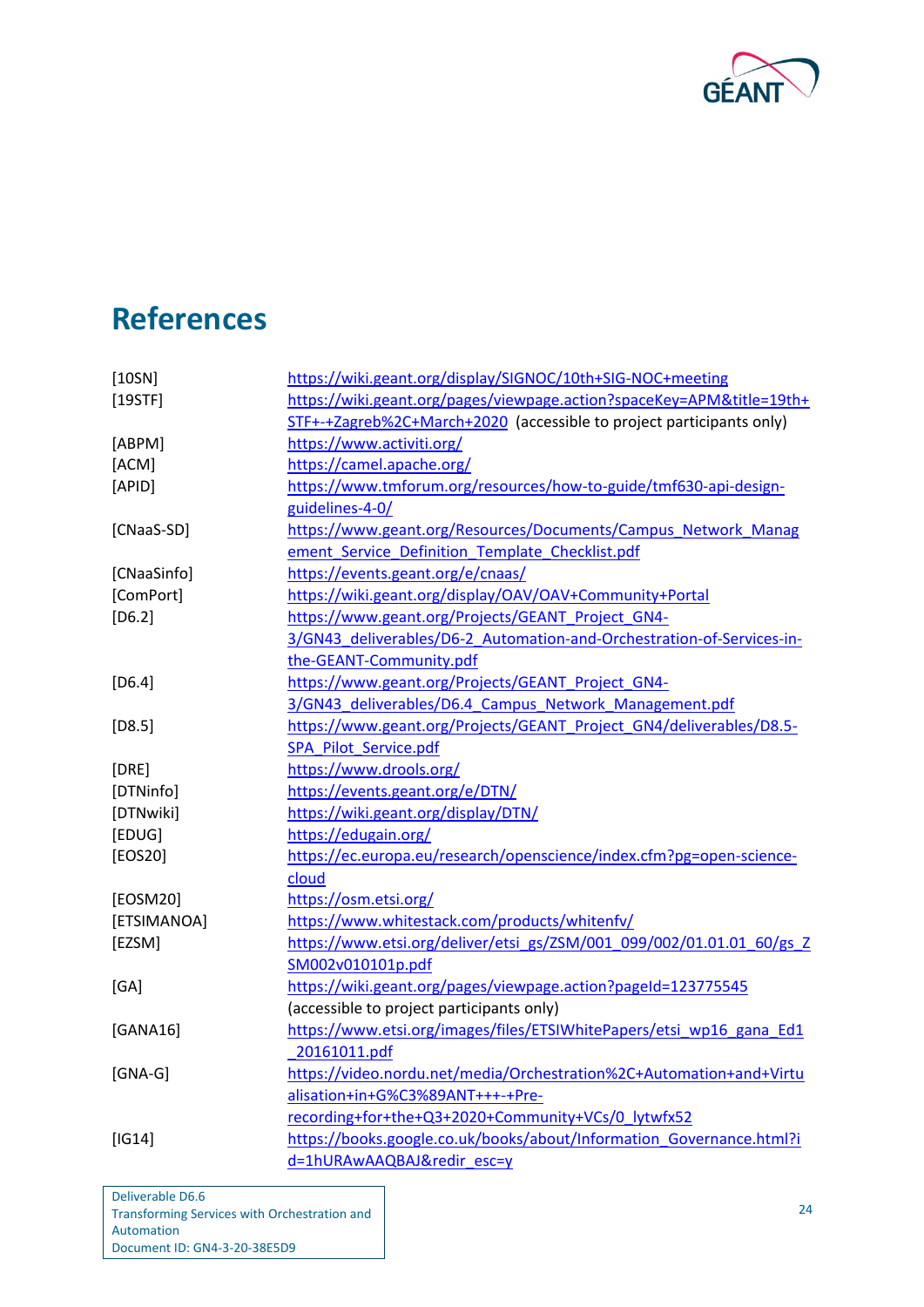



<span id="page-26-22"></span><span id="page-26-20"></span><span id="page-26-19"></span><span id="page-26-17"></span><span id="page-26-16"></span><span id="page-26-14"></span><span id="page-26-13"></span><span id="page-26-12"></span><span id="page-26-11"></span><span id="page-26-9"></span><span id="page-26-8"></span><span id="page-26-7"></span><span id="page-26-6"></span><span id="page-26-4"></span><span id="page-26-3"></span><span id="page-26-1"></span><span id="page-26-0"></span>

| [MSOS16]     | https://www.mef.net/wp-content/uploads/2016/03/MEF-55.pdf                |  |  |  |  |  |
|--------------|--------------------------------------------------------------------------|--|--|--|--|--|
| [MSS]        | S. Newman, "Building Microservices: Designing Fine-Grained Systems"      |  |  |  |  |  |
|              | O'Reilly Media, Inc., 2 Feb 2015                                         |  |  |  |  |  |
| [NAG]        | https://www.nagios.org/                                                  |  |  |  |  |  |
| [NEMMO]      | https://wiki.geant.org/display/PUB/Workshop+on+Network+Management        |  |  |  |  |  |
|              | +and+Monitoring                                                          |  |  |  |  |  |
| [OAPI]       | https://www.tmforum.org/open-apis/                                       |  |  |  |  |  |
| [OAVinfo]    | https://events.geant.org/e/OAV/                                          |  |  |  |  |  |
| [OAVterm]    | https://wiki.geant.org/download/attachments/138747522/Orchestration%     |  |  |  |  |  |
|              | 2C%20Automation%20and%20Virtualisation%20Terminology.pdf?version=        |  |  |  |  |  |
|              | 1&modificationDate=1587389752575&api=v2                                  |  |  |  |  |  |
| [OAVwiki]    | https://wiki.geant.org/display/OAV/                                      |  |  |  |  |  |
| [OB20]       | https://openbaton.github.io/                                             |  |  |  |  |  |
| [ODACP]      | https://www.tmforum.org/resources/reference/gb998-open-digital-          |  |  |  |  |  |
|              | architecture-oda-concepts-principles-r19-0-0/                            |  |  |  |  |  |
| [ODAFA]      | https://www.tmforum.org/resources/exploratory-report/ig1167-oda-         |  |  |  |  |  |
|              | functional-architecture-v5-0/                                            |  |  |  |  |  |
| [ODAWP]      | https://www.tmforum.org/resources/whitepapers/open-digital-              |  |  |  |  |  |
|              | architecture/                                                            |  |  |  |  |  |
| [ONAP20]     | https://www.onap.org/                                                    |  |  |  |  |  |
| [OTRS]       | https://otrs.com/                                                        |  |  |  |  |  |
| [PMW]        | https://wiki.geant.org/display/PUB/Performance+Management+Workshop       |  |  |  |  |  |
| [PSQL]       | https://www.postgresql.org/                                              |  |  |  |  |  |
| [Principles] | https://www.tmforum.org/resources/reference/gb998-open-digital-          |  |  |  |  |  |
|              | architecture-oda-concepts-principles-r19-0-0/link                        |  |  |  |  |  |
| [SCRM]       | https://suitecrm.com/                                                    |  |  |  |  |  |
| [SEL]        | https://www.selenium.dev/                                                |  |  |  |  |  |
| [SEN20]      | http://sense.es.net                                                      |  |  |  |  |  |
| [Standards]  | https://www.axelos.com/news/blogs/may-2019/itil-4-connecting-key-        |  |  |  |  |  |
|              | concepts-part-4                                                          |  |  |  |  |  |
|              | https://purplegriffon.com/downloads/resources/itil4-foundation-glossary- |  |  |  |  |  |
|              | january-2019.pdf                                                         |  |  |  |  |  |
|              | https://www.tmforum.org/resources/reference/tmf071-open-digital-         |  |  |  |  |  |
|              | framework-terminology-v8-0-0/                                            |  |  |  |  |  |
|              | https://indico.cern.ch/event/810635/contributions/3593247/attachments/   |  |  |  |  |  |
|              | 1927128/3223214/HEPIX Network Virtualisation Working Group Update        |  |  |  |  |  |
|              | Oct 2019 HEPiX.pdf                                                       |  |  |  |  |  |
|              | https://www.etsi.org/deliver/etsi_gs/ZSM/001_099/002/01.01.01_60/gs_Z    |  |  |  |  |  |
|              | SM002v010101p.pdf                                                        |  |  |  |  |  |
|              | https://www.etsi.org/deliver/etsi_gs/NFV/001_099/003/01.02.01_60/gs_N    |  |  |  |  |  |
|              | FV003v010201p.pdf                                                        |  |  |  |  |  |
| [STS]        | https://www.saltstack.com/                                               |  |  |  |  |  |
| [SYMEC]      | https://www.symec.com.pl/pl/                                             |  |  |  |  |  |
| [TBPF]       | https://www.tmforum.org/resources/standard/gb921-business-process-       |  |  |  |  |  |
|              | framework-processes-v20-0/                                               |  |  |  |  |  |
| [TECHEX]     | https://meetings.internet2.edu/2019-technology-                          |  |  |  |  |  |
|              | exchange/detail/10005496/                                                |  |  |  |  |  |

<span id="page-26-24"></span><span id="page-26-23"></span><span id="page-26-21"></span><span id="page-26-18"></span><span id="page-26-15"></span><span id="page-26-10"></span><span id="page-26-5"></span><span id="page-26-2"></span>Deliverable D6.6 Transforming Services with Orchestration and Automation Document ID: GN4-3-20-38E5D9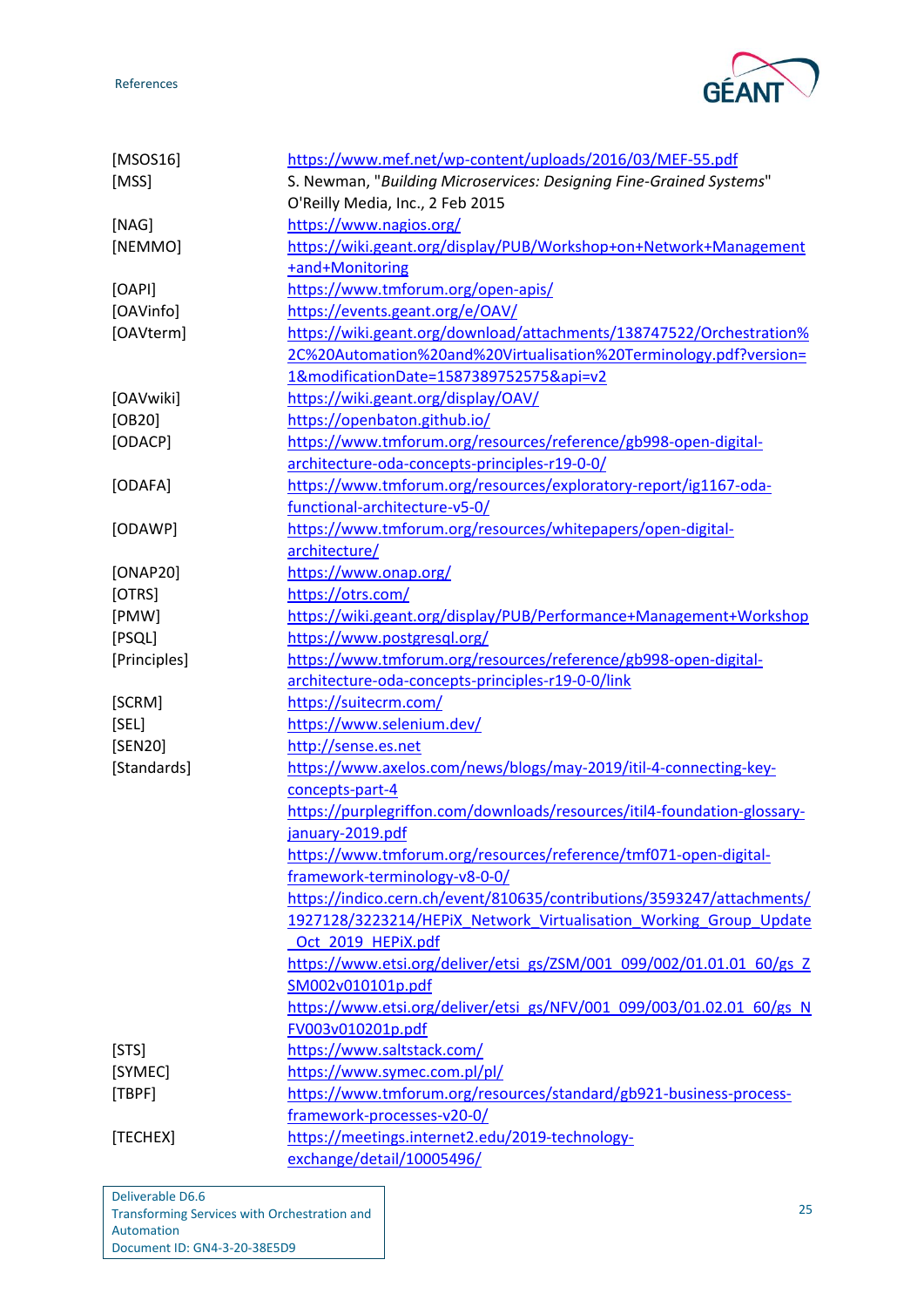#### References



<span id="page-27-4"></span><span id="page-27-3"></span><span id="page-27-2"></span><span id="page-27-1"></span><span id="page-27-0"></span>

| [TEL]      | https://www.influxdata.com/time-series-platform/telegraf/            |
|------------|----------------------------------------------------------------------|
| [TMFF]     | https://www.tmforum.org/download-frameworx/                          |
| [TSID]     | https://www.tmforum.org/resources/suite/gb922-information-framework- |
|            | models-suite/                                                        |
| [TTAM]     | https://www.tmforum.org/resources/standard/gb929d-application-       |
|            | framework-v20-0/                                                     |
| [WikiTerm] | https://wiki.geant.org/display/OAV/OAV+Terminology+and+Glossary      |